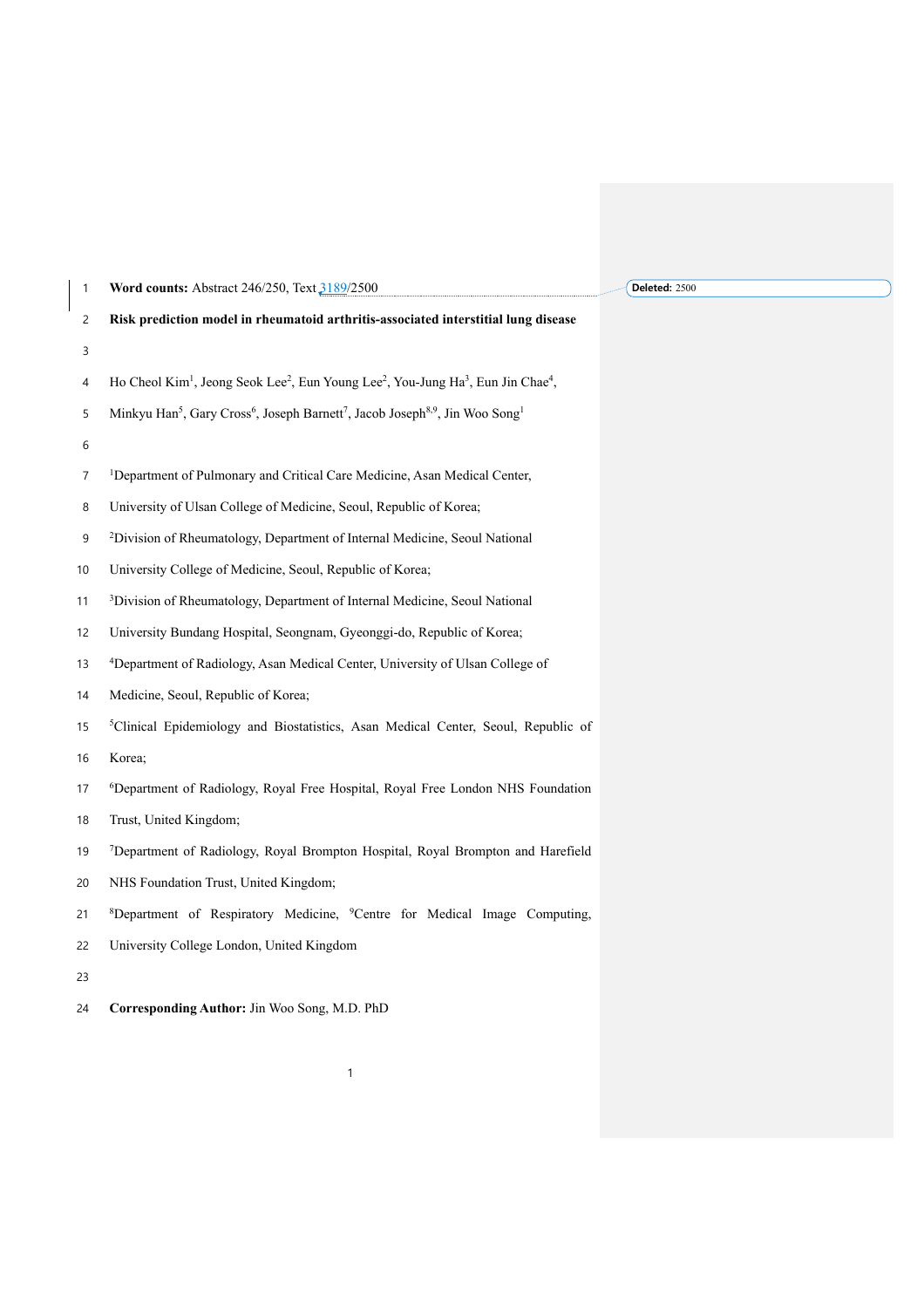- Department of Pulmonary and Critical Care Medicine, Asan Medical Center, University
- of Ulsan College of Medicine, 88, Olympic-Ro 43-Gil, Songpa-Gu, Seoul 05505,
- Republic of Korea.
- E-mail: jwsongasan@gmail.com
- 
- **Running title**: Staging system in patients with RA-ILD
- 

## **Summary at a glance**

34 The risk prediction model for RA-ILD patients using age  $(≥ 60 years)$  and imaging 35 parameters (extent of fibrosis at  $\geq$  20% of the total lung extent, a UIP pattern, and emphysema) were effective in predicting prognosis both in of the derivation and validation cohorts.

###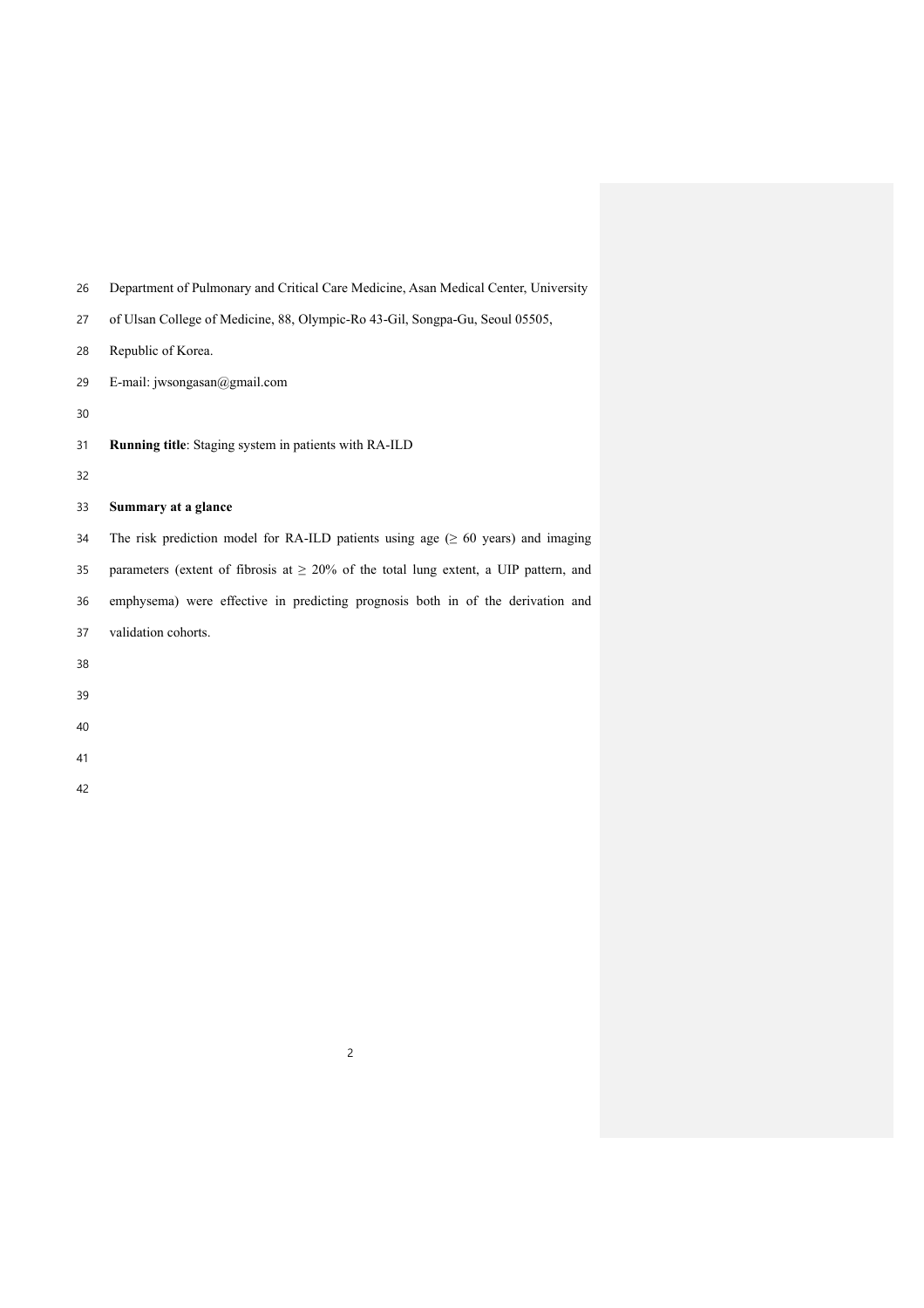#### **Abstract**

 **Background**: Rheumatoid arthritis-associated interstitial lung disease (RA-ILD) has a variable clinical course, and its prognosis is difficult to predict. Moreover, risk prediction models for prognosis remain undefined.

 **Methods**: The prediction model was developed using retrospective data from 153 patients with RA-ILD and validated in an independent RA-ILD cohort (n=149). Candidate variables for the prediction models were screened using a multivariate Cox proportional hazard model. Concordance statistics (C statistics) were calculated to assess and compare the predictive ability of each model.

 **Results:** In the derivation cohort, the median follow-up period was 54 months, and 38.6% of the subjects exhibited a usual interstitial pneumonia (UIP) pattern on high-resolution computed tomography (HRCT) imaging. In multivariate Cox analysis, old age [≥60 years, hazard ratio (HR), 2.063], high fibrosis score (≥20% of the total lung extent; HR, 4.585), a UIP pattern (HR, 1.899), and emphysema (HR, 2.596) on HRCT were significantly poor prognostic factors and included in the final model. The prediction model demonstrated good performance in the prediction of five-year mortality (C-index, 0.780; *P* < 0.001); furthermore, patients at risk were divided into three groups with 1- year mortality rates of 0%, 5.1%, and 24.1%, respectively. Predicted and observed mortality at 1, 2, and 3 years were similar in the derivation cohort, and the prediction model was also effective in predicting prognosis of the validation cohort (C-index, 0.638; *P* < 0.001).

 **Conclusions:** Our results suggest that a risk prediction model based on HRCT variables could be useful for patients with RA-ILD.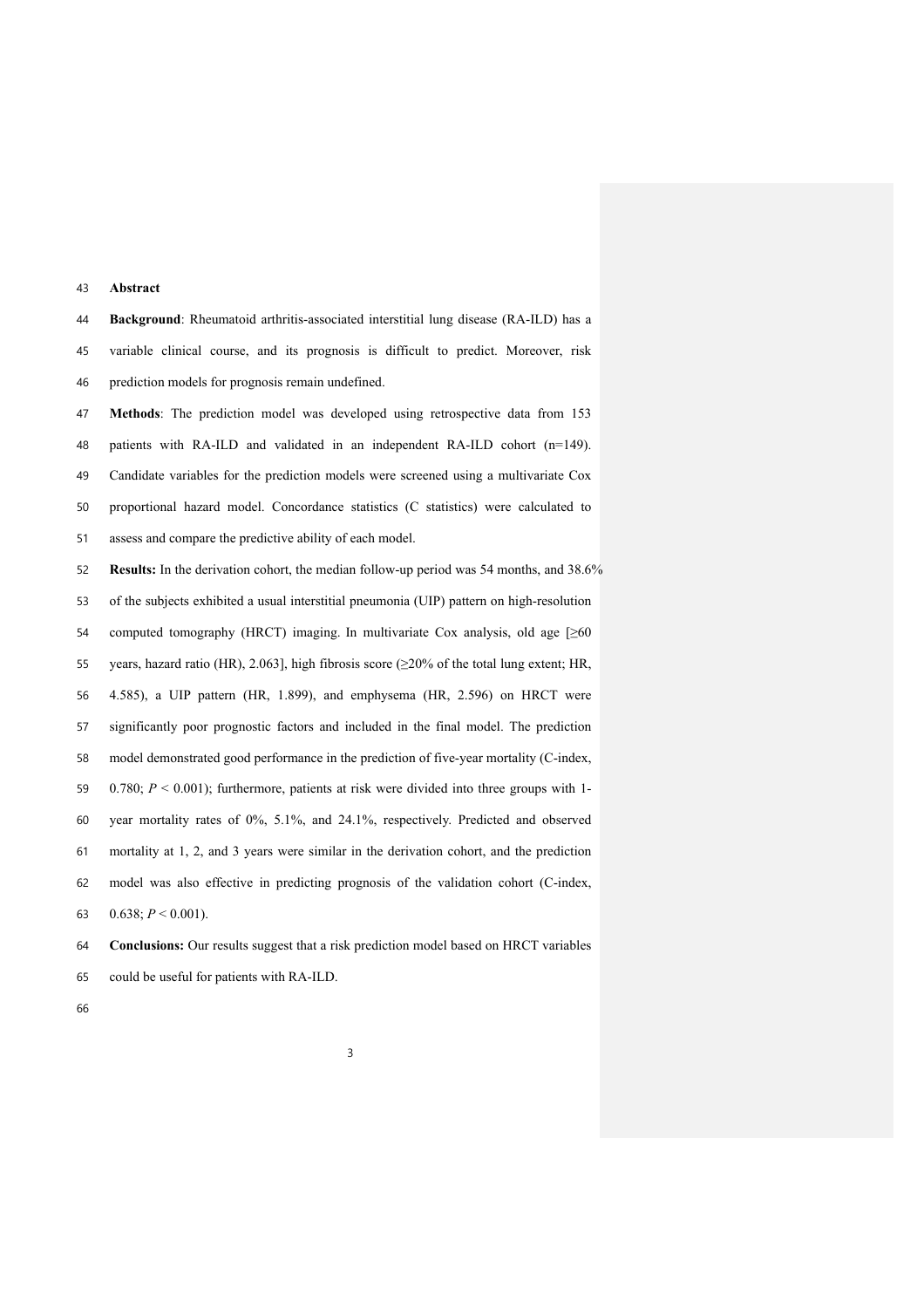| 67 | <b>Key Words:</b> interstitial lung diseases; prognosis; rheumatoid arthritis |  |  |
|----|-------------------------------------------------------------------------------|--|--|
|    |                                                                               |  |  |

- 
- 
-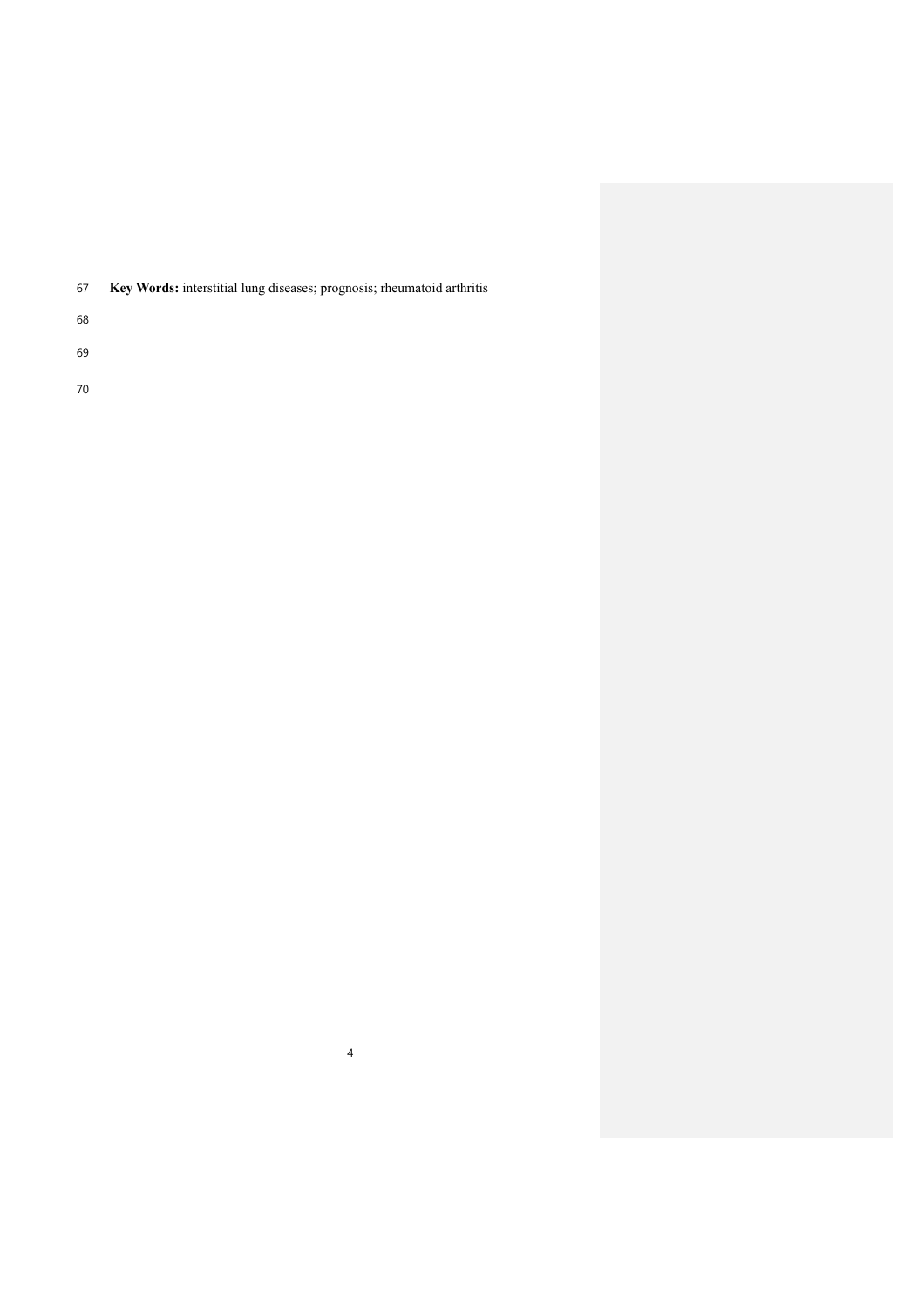### 71 **Introduction**

72 Clinically evident interstitial lung disease (ILD) occurs in approximately 10% of the 73 patients with rheumatoid arthritis (RA) and is a leading cause of death.<sup>1-3</sup> While 74 connective tissue disease-associated ILD (CTD-ILD) usually has a more favorable 75 course compared with that of idiopathic interstitial pneumonia, the prognosis of RA-76 ILD is variable and challenging to predict.<sup>4</sup> Previous studies have reported that a usual 77 interstitial pneumonia (UIP) pattern,<sup>5-7</sup> old age,<sup>8</sup> male sex,<sup>9,10</sup> and reduced baseline lung 78 function<sup>7</sup> are associated with mortality in patients with RA-ILD. Recently, some reports 79 have suggested that imaging parameters may be associated with the prognosis of 80 patients with RA-ILD.<sup>11-13</sup> In a study involving 65 patients with RA-ILD, Ito et al. also 81 reported that radiological fibrosis score (sum of the extent of reticulation and 82 honeycombing) was associated with worse survival.<sup>12</sup> Additionally, a recent study 83 demonstrated that RA-ILD patients with emphysema experienced worse outcomes 84 (mean survival, 75.5 vs. 161.7 months;  $P \le 0.001$ ) than did those without emphysema.<sup>13</sup> 85 However, in previous studies, the number of patients was small, and the development of 86 multi-dimensional risk prediction models for RA-ILD has not yet been reported.

 The Gender-Age-Physiology (GAP) model is a validated risk prediction model for 88 the prognosis of idiopathic pulmonary fibrosis  $(IPF)$ .<sup>14</sup> Previous studies have suggested 89 that the GAP model would also be useful for predicting RA-ILD-related mortality.<sup>15,16</sup> However, CTD-ILD, including RA, may be accompanied by the involvement of the 91 airway, blood vessel, and pleura.<sup>17</sup> Therefore, the utility of physiological variables, such as lung function, can be limited in the prediction of RA-ILD prognosis. Additionally, the GAP model was not developed considering important prognostic factors for RA-ILD, such as a UIP pattern and emphysema on high-resolution computed tomography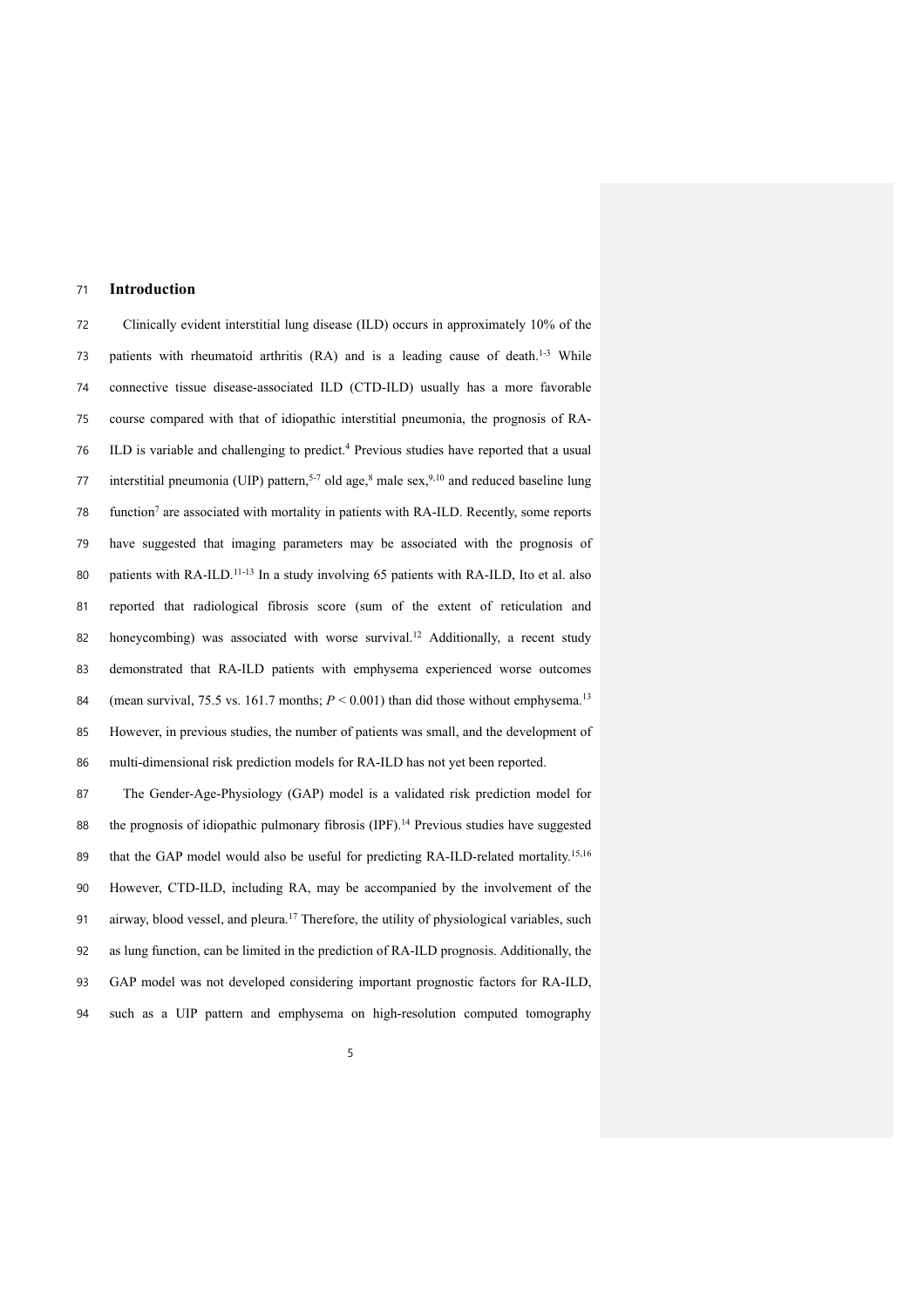95 (HRCT).<sup>7,10,13,18</sup> Therefore, this study aimed to investigate predictors of mortality, including HRCT variables, and to develop a multi-dimensional risk prediction model for patients with RA-ILD.

## **Materials and Methods**

#### **Study population**

 The derivation cohort included a total of 153 patients with RA-ILD (biopsy proven cases, n = 33) who were diagnosed from May 1995 to July 2015 at the Asan Medical Center, Seoul, Republic of Korea. The validation cohort comprised 149 patients with RA-ILD, who were diagnosed between July 2000 and September 2017, at the Seoul National University Hospital, Seoul, Republic of Korea. The diagnosis of RA was made by a rheumatologist according to the revised criteria of the American College of 107 Rheumatology/European League Against Rheumatism Collaborative Initiative,<sup>19</sup> and that of ILD was made based on HRCT imaging and/or pathological findings. The study protocol was approved by the Institutional Review Board of Asan Medical Center (approval number: 2017-1661) and Seoul National University Hospital (approval number: 1801-044-931). Given the retrospective nature of the present study and the use of anonymized patient data, requirements for written informed consent were waived.

#### **Methods**

 Clinical and survival data of all patients were retrospectively collected from medical records, telephone interviews, and/or the records from the National Health Insurance of Korea. Spirometry, diffusing capacity of the lung for carbon monoxide (DLco), and total lung capacity (TLC) were measured according to the recommendations by the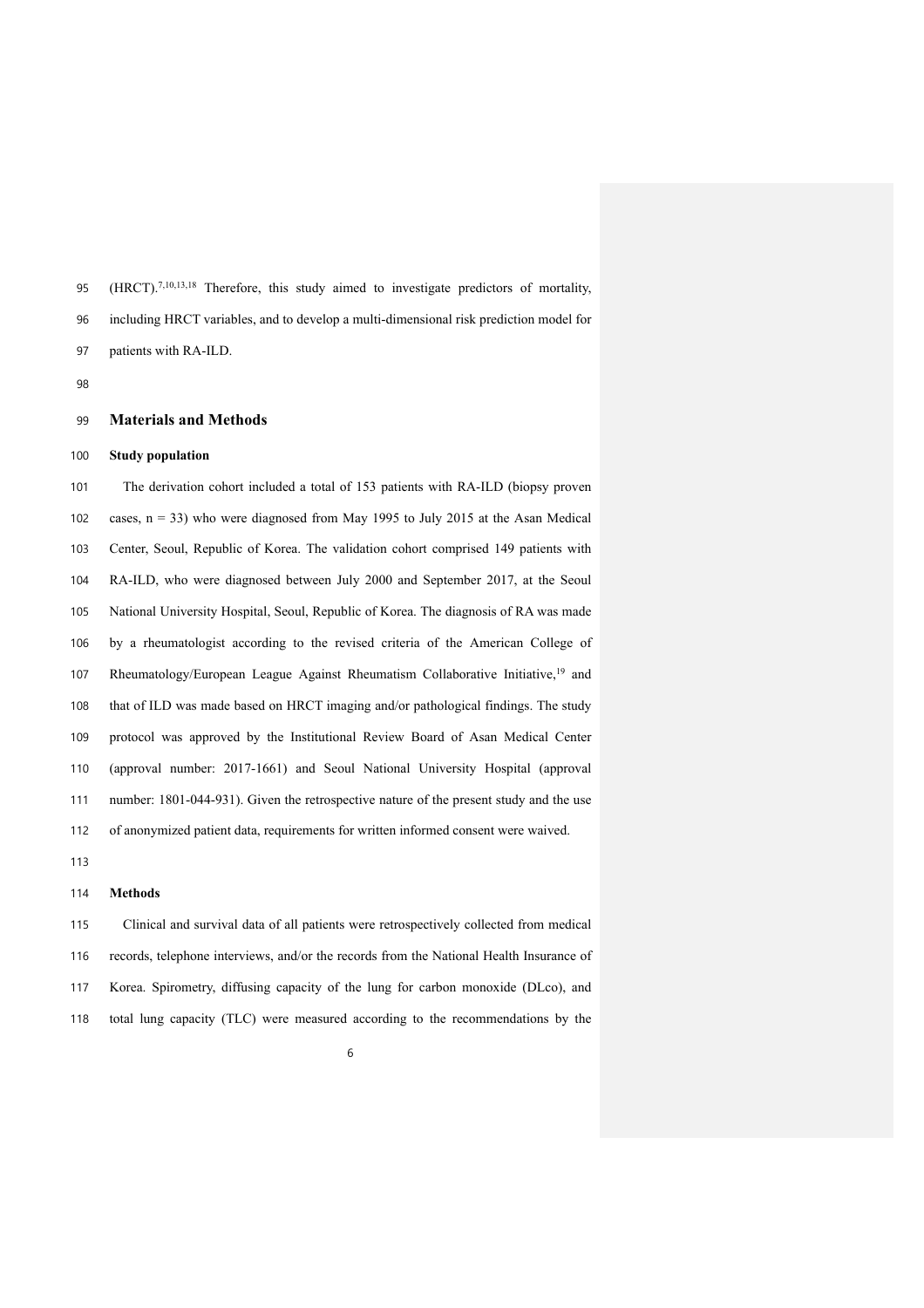American Thoracic Society (ATS)/European Respiratory Society (ERS), and the results

120 were expressed as percentages of the normal predicted values. $20,21$ 

#### **HRCT evaluation**

 Each HRCT scan image was evaluated independently by two specialized radiologists (GC, JB), who were blinded to all clinical information. The extent of ground-glass opacities, reticulation, consolidation, and honeycombing was semi-quantitatively scored on a lobar basis estimated to the nearest 5%. The extent of traction bronchiectasis was scored on a 19-point scale. The most disparate 5% (two standard deviations) of the values and any disagreement between two radiologists were resolved by a third radiologist (JJ). All CT variables were expressed as a percentage of the total lung volume. Fibrosis score was defined as the sum of reticulation and honeycombing scores. Emphysema presence and overall HRCT patterns (categorized as UIP or non-UIP pattern) were confirmed by two radiologists (JJ and EJC). A UIP pattern was defined as subpleural, basal predominance of reticular abnormalities, honeycombing with or without traction bronchiectasis, and absence of inconsistent findings with a UIP pattern such as extensive ground-glass opacities, micro-nodules, discrete cysts, or 136 segmental/lobar consolidations.<sup>22</sup>

#### **Statistical analysis**

139 All values for continuous variables are expressed as mean  $\pm$  standard deviation and those for categorical variables are expressed as percentages (see supplementary information). Candidate variables for prediction models were screened using a multivariate Cox proportional hazard model. For the survival analysis, start date was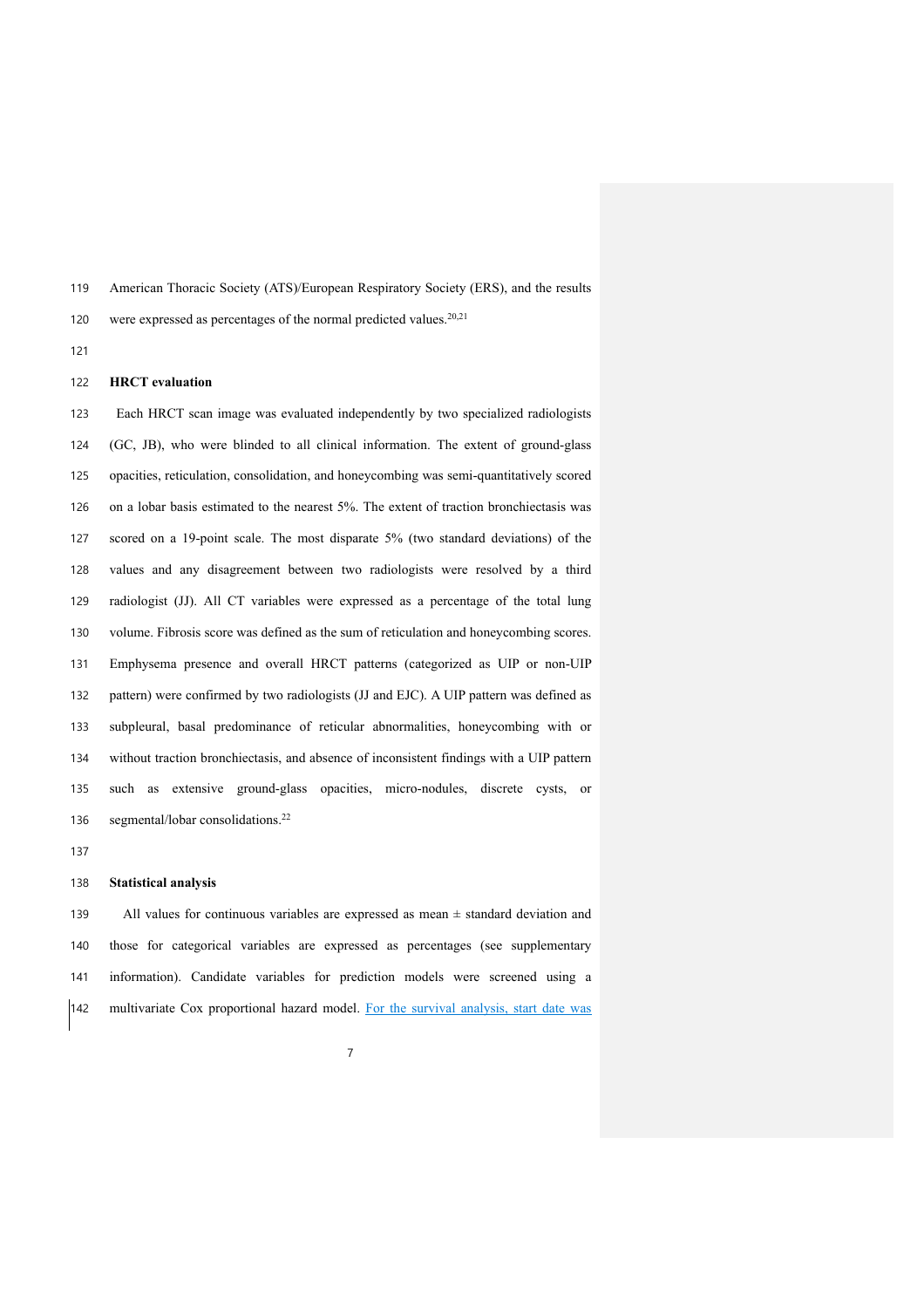| 143 | date of initial HRCT, and date of vital status ascertainment was December 31, 2017                |
|-----|---------------------------------------------------------------------------------------------------|
| 144 | (derivation cohort), and July 1, 2018 (validation cohort). When performing the survival           |
| 145 | analysis, we censored the following conditions: (1) survival at certain time point $(1, 2, 3, 3)$ |
| 146 | and 5 year), and (2) follow-up loss. The performance of prediction models was                     |
| 147 | compared by calculating their concordance statistics (C statistics), which is conceptually        |
| 148 | similar to the area under ROC curve (AUC). C statistical data between the prediction              |
| 149 | models were compared using the method proposed by Kang L et al. <sup>23</sup> The performance     |
| 150 | of various models was also compared by net reclassification improvement (NRI) and                 |
| 151 | integrated discrimination improvement (IDI). <sup>24</sup> After selecting the final model, each  |
| 152 | variable was assigned a value from $0$ to $2$ points (the total points ranged from $0$ to $5$ )   |
| 153 | based on Cox coefficient values. According to the total points of the variables, a staging        |
| 154 | system was created by classifying subjects into one of the three groups based on the              |
| 155 | results of pairwise Fisher's exact test. Internal validation using bootstrap was performed        |
| 156 | to control the concordance overestimate. Finally, predicted and observed mortality rates          |
| 157 | were descriptively compared at 1, 2, and 3 years after diagnosis. All $P$ values were two-        |
| 158 | tailed, with the statistical significance set at a $P$ value of < 0.05. All data were analyzed    |
| 159 | using SPSS version 20.0 for Windows and R software version 3.5.1.                                 |

### **Results**

### **Baseline clinical characteristics**

 The median follow-up period for the derivation cohort was 54 months [interquartile range (IQR), 37–95 months], the mean age of the subjects was 61.0 years, 57.5% of the cohort consisted of females, and 43.1% were ever-smokers (Table 1). Surgical lung biopsy was performed in 33 (21.6%) patients, and UIP was the most common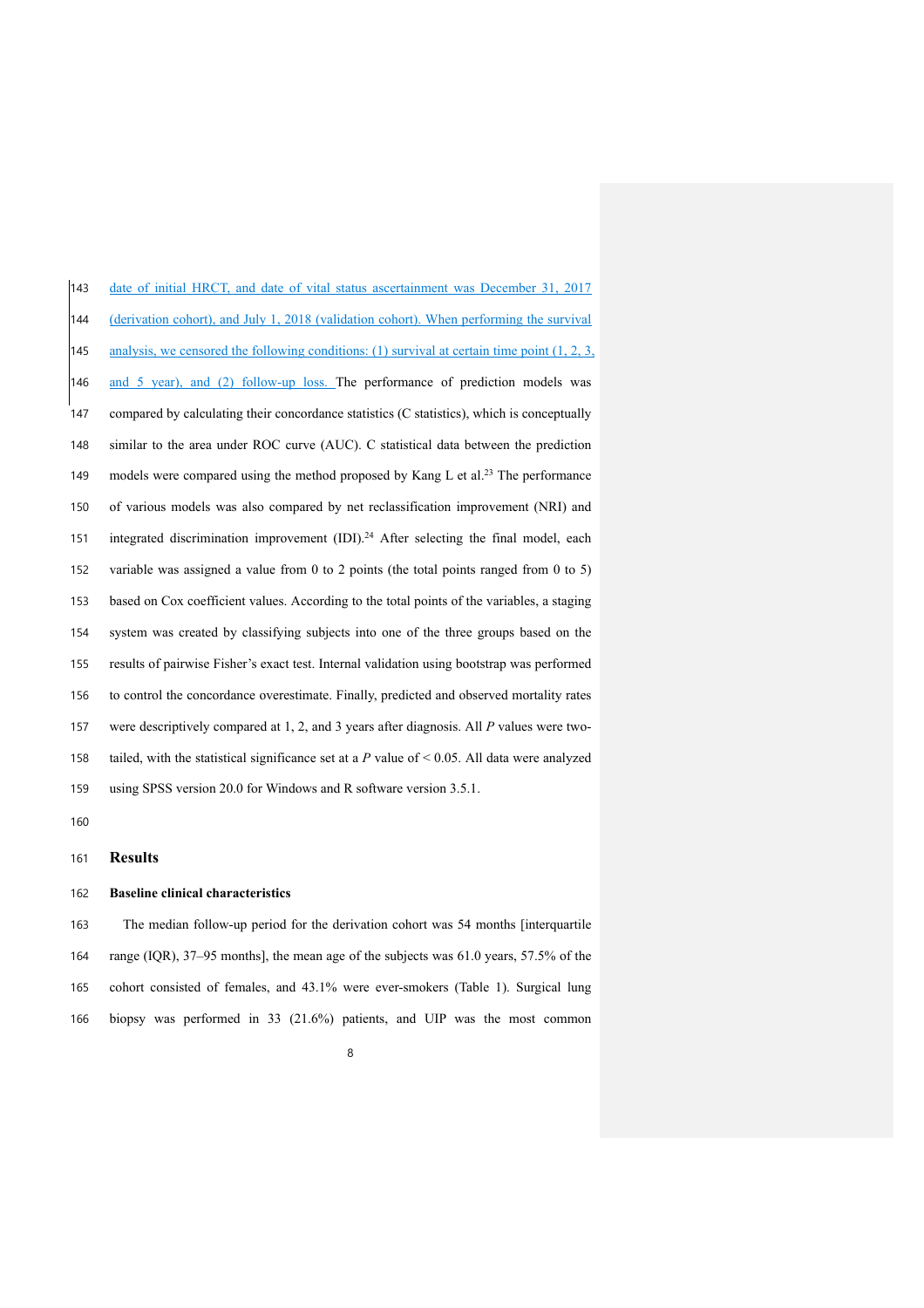histopathological pattern (60.6%), followed by nonspecific interstitial pneumonia (30.3%), and organizing pneumonia (9.1%), respectively. Forty-five (29.4%) patients died within 5 years after diagnosis. Non-survivors were older, had lower lung function, and tended to have a higher GAP stage as opposed to survivors (Table 1). During follow-up, there was no significant difference in treatment between survivors and non-survivors (Table S1 in Supplementary Information).

## **HRCT findings**

 A UIP pattern was identified on HRCT in 59 patients (38.6%). Non-survivors had higher scores for reticulation, honeycombing, traction bronchiectasis, and fibrosis score compared with survivors (Table 2). Non-survivors also more frequently exhibited UIP pattern and emphysema compared with survivors.

#### **Risk factors for mortality**

 In the univariate Cox analysis, old age, low forced vital capacity (FVC), high consolidation and fibrosis score, emphysema, and UIP pattern on HRCT were significant predictors of 5-year mortality (Table S2 in Supplementary Information). Among them, continuous variables, including age, FVC, consolidation, and fibrosis score were converted into categorical variables based on the optimal cut-off value by 186 ROC analysis. In multivariate analysis, old age ( $\geq 60$  years), high fibrosis score ( $\geq 20\%$ ), a UIP pattern, and emphysema were independent predictors of 5-year mortality (Table 3).

#### **Development of the risk prediction model**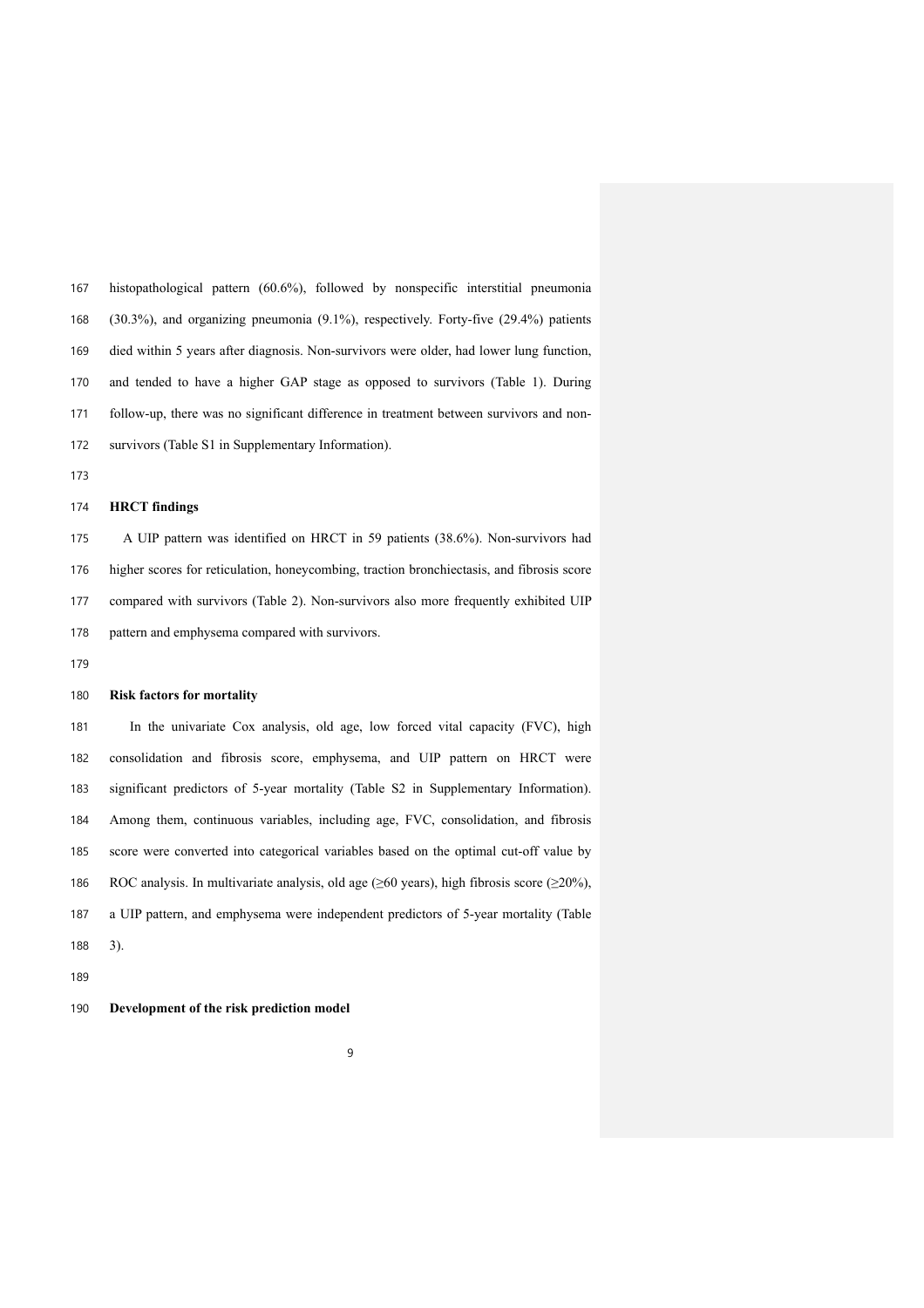191 Among various prediction models, the model developed using old age ( $\geq 60$  years) and 192 HRCT variables (fibrosis score of  $\geq$  20%, a UIP pattern, and emphysema) demonstrated the best performance for predicting mortality (C-index: 0.780) and was consequently selected (Table 4). Additionally, this model demonstrated better performance than that demonstrated by the GAP model (C-index, 0.780 vs. 0.623; *P* < 0.001) (Table 4). Based on the coefficient values, the points (range, 0–2) were assigned to each independent predictor of a five-year mortality to obtain the total points (range 0–5) (Table 5). Survival rate decreased as the total points increased (*P* < 0.001) (Figure S1 in Supplementary Information). Based on the total points that demonstrated a similar 200 survival pattern, patients were divided into three groups: stage I (0 point), stage II (1–3 points), and stage III (4-5 points) (Table 5). To reduce the overfitting bias of our model, bootstrap was performed 1000 times. Consequently, the median value of the bootstrap- adjusted concordance was 0.751, and the 2.5–97.5% quartile value was found to be in the range of 0.694–0.809. Survival rates were significantly different at each stage (*P* < 0.001) (Figure 1A). The predicted and observed survival rate at 1–3 years were similar 206 in the derivation cohort (Table  $S4$  in Supplementary Information). **Validation of the risk prediction model** The median follow-up period in the validation cohort was 42 months (IQR, 17–87 months). The mean age of the subjects was 64.5 years, 40.9% were males and 33.3%

were ever-smokers. The validation cohort was older, and exhibited higher lung function,

212 and lower prevalence of emphysema and high fibrosis score  $(\geq 20\%)$  than the derivation

213 cohort (Table  $\sqrt{55}$  in Supplementary Information). Similar to the derivation cohort, the

risk prediction model was useful for mortality prediction (C-index, 0.638, *P* < 0.001) in

**Deleted: S3** 

Deleted: **S4**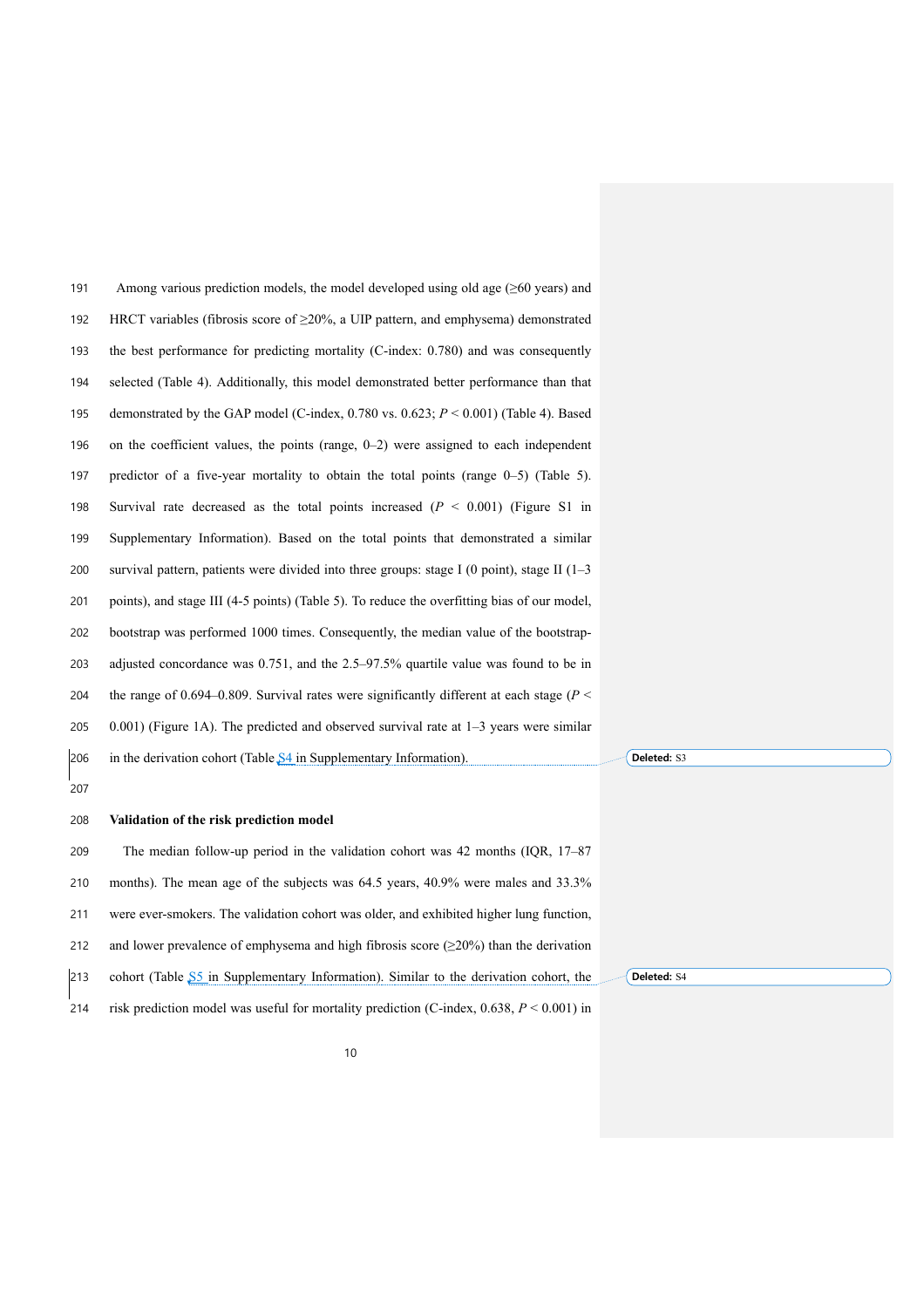the validation cohort, and Kaplan–Meier survival analysis revealed a significant

218 difference in survival at each stage  $(P < 0.001)$  (Figure 1B).

#### 

#### **Adjustment of the risk prediction model**

 To improve the applicability of the risk prediction model in patients with an indeterminate fibrosis score (ranging from 10% to 30%), we investigated the substitution parameter for fibrosis score. In ROC analysis, the optimal cut-off level of 224 FVC for predicting 20% of the fibrosis score was 72% predicted [C-index =  $0.775$  ( $P$  < 0.001)], and as shown by quadratic function, 70% predicted of the FVC threshold corresponded to 20% of the fibrosis score threshold (Figure S2 in Supplementary 227 Information). When FVC (< 70%) was substituted for fibrosis score ( $\geq$ 20%) among 228 patients with an indeterminate fibrosis score (C-index:  $0.777$ ,  $P < 0.001$ , Table  $$6$  in Supplementary Information), survival rates were also significantly different at each stage in the derivation cohort (Figure S3 in Supplementary Information).

#### **Discussion**

 In this study, imaging parameters were superior to physiological parameters as mortality predictors in patients with RA-ILD. The risk prediction model based on imaging parameters was effective in predicting the prognosis of both cohorts. This model demonstrated better performance in predicting the mortality of RA-ILD patients 237 than the existing GAP model.

 Our results demonstrated that imaging parameters including a UIP pattern and high fibrosis score were independent prognostic factors for patients with RA-ILD. The 240 results from previous studies also support our findings.<sup>6,7</sup> Among 137 patients with RA-

Deleted: S5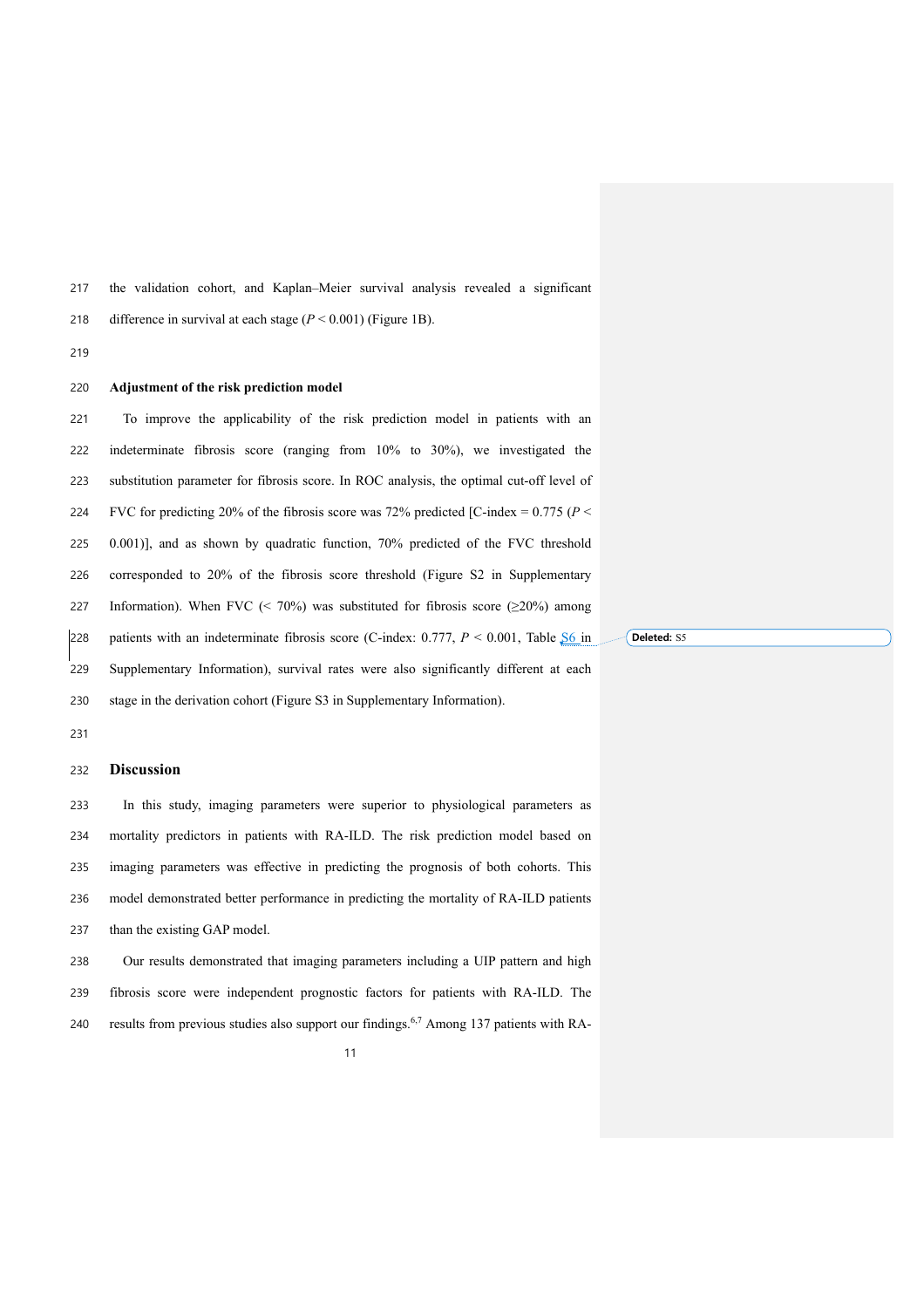ILD (including 108 UIP and 29 nonspecific interstitial pneumonia (NSIP) on HRCT), Solomon et al. reported that RA-UIP patients experienced worse survival than did those 244 with RA-NSIP (median 10.18 vs. 13.62 years;  $P = 0.02$ ).<sup>6</sup> Among 82 patients with RA- ILD, Kim et al. also reported that the median survival of RA-UIP patients was not 246 different from that of IPF patients  $(3.2 \text{ vs. } 2.6 \text{ years}; P = 0.66)$ , but it was shorter than 247 that of RA-non-UIP patients (3.2 vs. 6.6 years;  $P = 0.04$ ).<sup>7</sup> With regard to the fibrosis score, a recent study involving 65 patients with RA-ILD revealed that a high fibrosis score (≥20% of the total lung extent) on an HRCT scan predicts mortality (HR, 9.019; *P*  $250 \leq 0.05$ );<sup>12</sup> this result and that of the study on systemic sclerosis-associated ILD (SSc- ILD)<sup>25</sup> was compatible with the findings of our study, in that the optimal cut-off value of fibrosis score was 20% of the total lung extent.

253 In our study, emphysema was associated with poor prognosis of patients with RA-254 ILD. Patients with CTD may have combined pulmonary fibrosis and emphysema 255 (CPFE).<sup>26</sup> Although smoking is the main cause of emphysema,<sup>27,28</sup> there is growing 256 evidence that autoimmune pathways may contribute to the development of emphysema, 257 especially among RA patients.<sup>29,30</sup> A recent study supports this hypothesis; Jacob et al. 258 reported that among 245 patients with RA-ILD, emphysema was common 259 (approximately 27%) in never-smokers and was independently associated with mortality 260 both in never-smokers (HR 2.30,  $P = 0.04$ ) and smokers (HR 2.16,  $P = 0.047$ ).<sup>13</sup> 261 Although emphysema has recently been reported to make no prognostic difference in 262 IPF,<sup>31,32</sup> it may be an important prognostic factor for patients with RA-ILD.

263 Although the GAP model was developed and validated to predict mortality in patients 264 with IPF,<sup>14,33</sup> some studies have suggested that the GAP model could be applied for 265 estimating the prognosis of patients with  $RA-ILD$ <sup>15,16</sup> Morisset et al. reported that in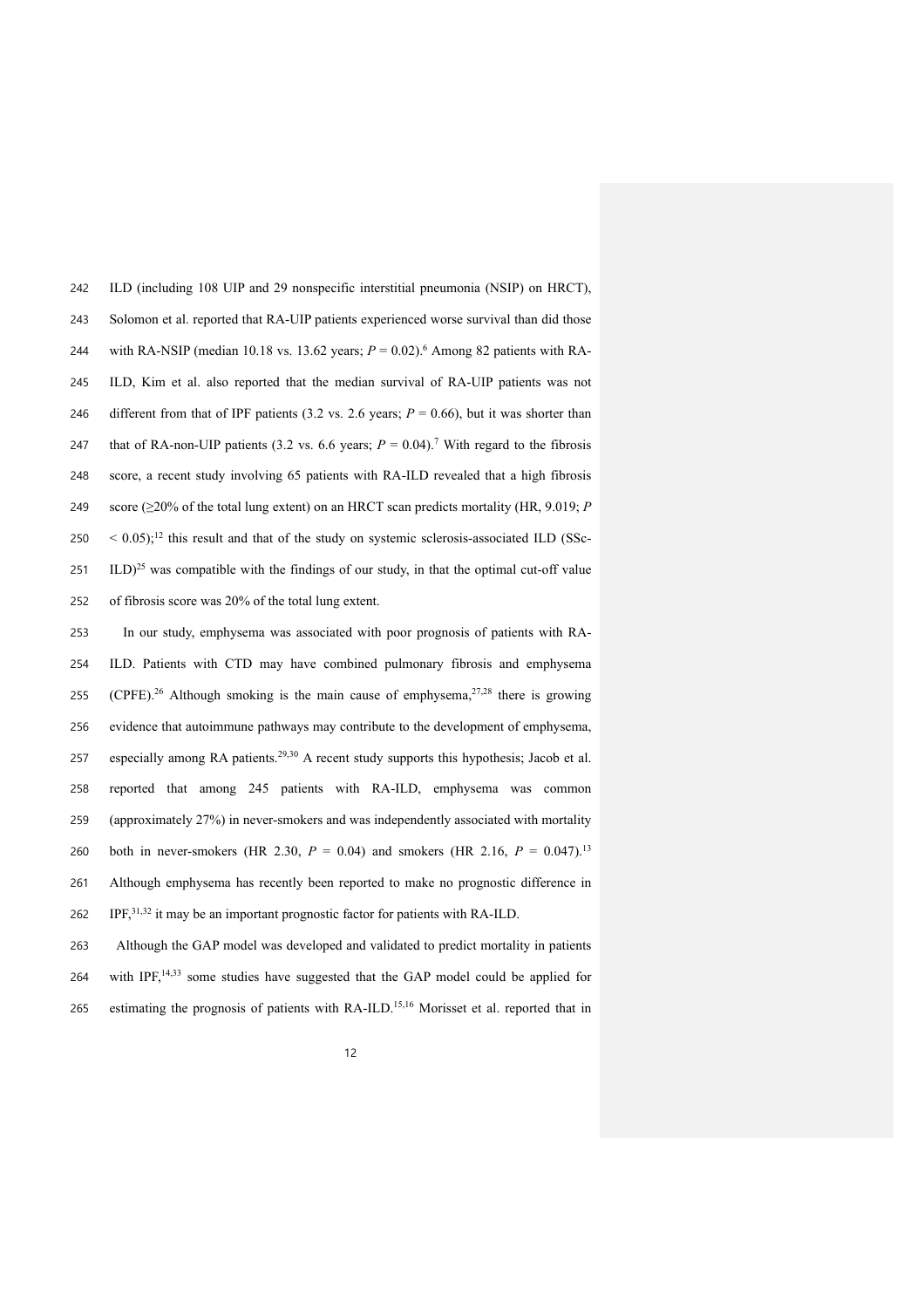309 patients with RA-ILD, the C-index of GAP model for mortality risk prediction was 0.746, and the discriminative ability of the prediction model remained unchanged by 268 adding UIP pattern on HRCT scan.<sup>15</sup> Nurmi et al. revealed that among 59 patients with RA-ILD, the GAP score (HR 1.56, *P* = 0.004) or ILD GAP score (HR 1.51, *P* = 0.026) 270 were significant predictors for mortality in a univariate analysis;<sup>16</sup> however, both scores had no statistical significance in mortality prediction after adjustment for age. These conflicting results suggest that the GAP model may not be the optimal model for predicting the prognosis of RA-ILD, probably owing to the limited role of lung function and different demographic features (younger age and female predominance) in this 275 group.<sup>7,34</sup> The GAP model also did not consider the important prognostic factors for 276 RA-ILD, such as a UIP pattern and emphysema on HRCT.<sup>7,10,13,18</sup> Our results support the following hypothesis: the CT-based prediction model demonstrated better performance in predicting the mortality of patients with RA-ILD than did the GAP model. Recently, Jacob et al. reported that a radiology-based prediction model, which was a combination of the scleroderma and Fleischner systems, identified 23% of RA-281 ILD cohort with an IPF-like progressive fibrotic phenotype (C-statistic, 0.71).<sup>35</sup> However, we developed a risk prediction model specific for patients with RA-ILD, and validated the model in a separate RA-ILD cohort.

 There were several limitations in current study, among which were its retrospective 285 design and the fact that it was conducted in a single tertiary referral center. In addition, 286 the development and validation of the model were both conducted in Korean patients and this 287 may limit the generalizability of our study results. However, the demographic features and 288 lung function of our patients were comparable with those reported in other studies.<sup>6,18</sup> Second, the treatment was not considered in our model. However, no treatments have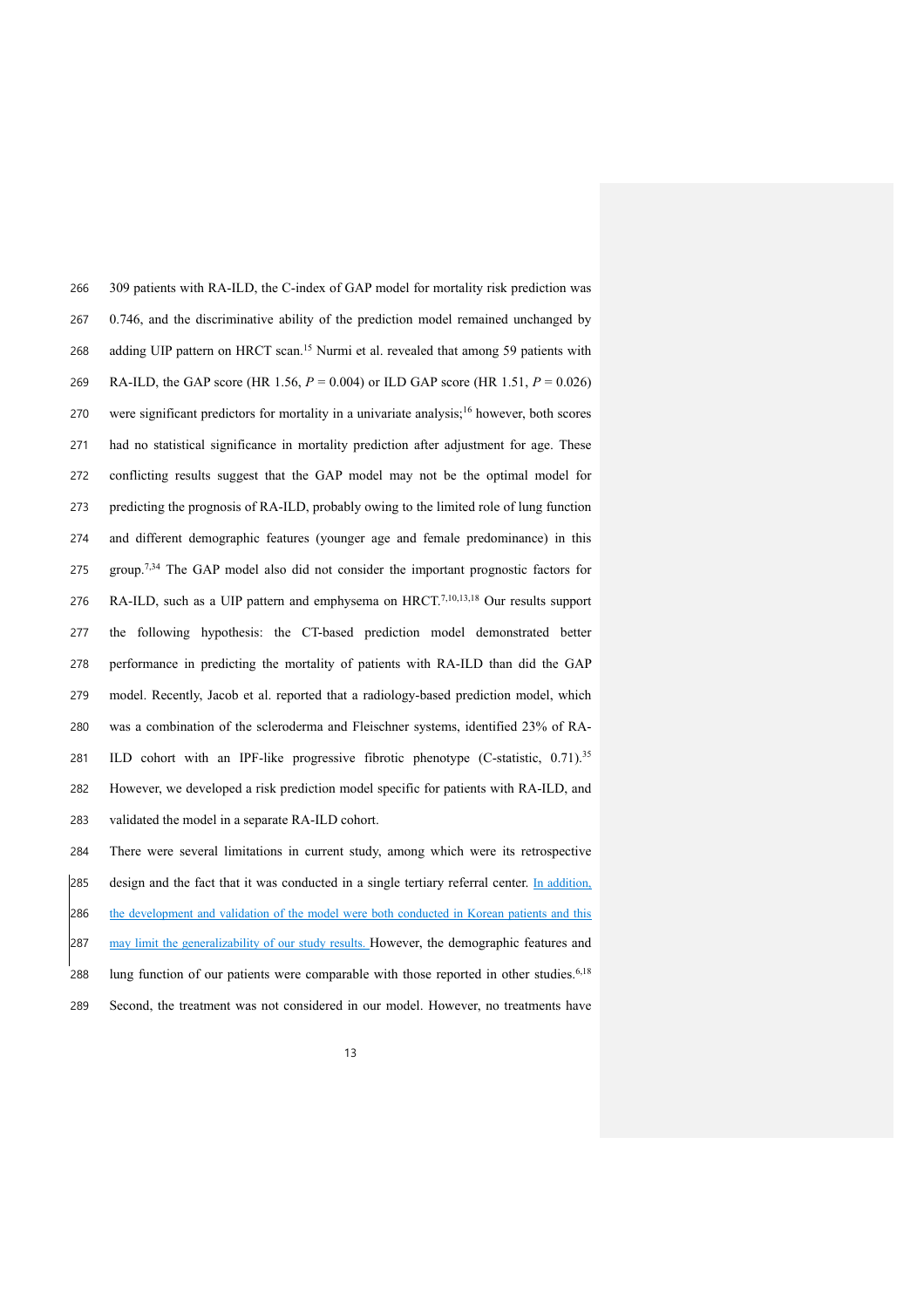been proven yet for RA-ILD, and in this study, treatment with a steroid and/or cytotoxic agent was not associated with survival. Third, in our model, it may be challenging for clinicians to estimate 20% of the fibrosis score, especially among RA-ILD patients with a fibrosis score between 10% and 30%. However, our adjusted model using FVC instead of fibrosis score- showed compatible results with the original model. A previous study also revealed that 70% predicted of FVC threshold can be used instead of 20% of the disease extent threshold, especially for patients with a marginal disease extent 297 (between  $10\%$  to  $30\%$ ).<sup>25</sup> Finally, the performance of the staging system appeared to be lower in the validation cohort than in the derivation cohort. This was probably owing to a milder disease status of the validation cohort; however, the staging system remained effective in separating patients with different prognoses. Despite these limitations, our study is the first to develop a risk prediction model specifically for the mortality of patients with RA-ILD.

#### **Conclusion**

 In conclusion, our results suggest that a CT-based risk prediction model may be useful for predicting the prognosis of patients with RA-ILD. However, further prospective studies involving larger sample sizes and different ethnic populations are warranted to validate our results.

#### **Disclosure statement**

 Conflict of interests: Dr. Joseph Jacob received consultancy fees from Boehringer Ingelheim and lecture fees from Roche, unrelated to the current work. Dr. Joseph Jacob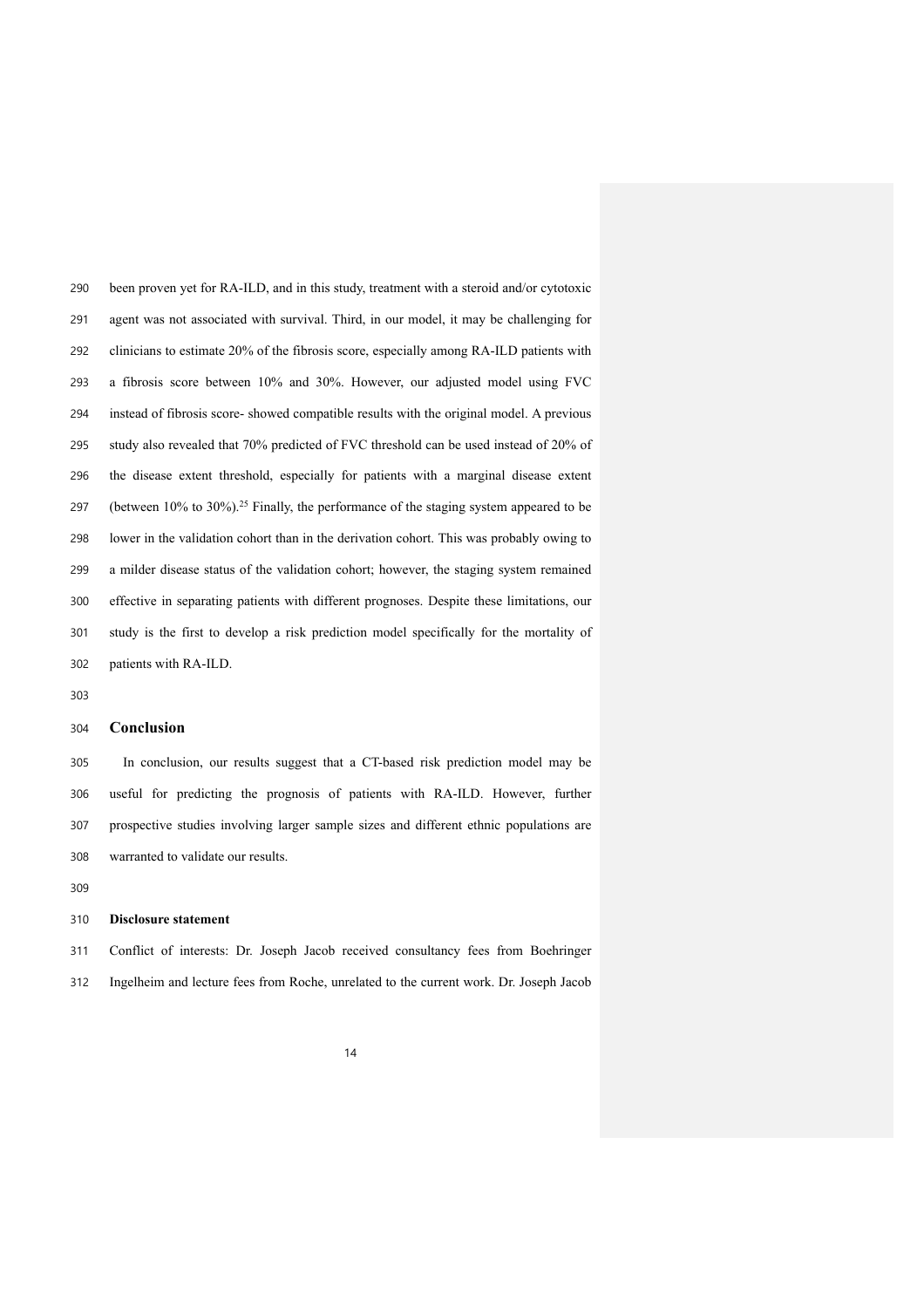was also supported by Wellcome Trust Clinical Research Career Development

Fellowship 209553/Z/17/Z. Other authors have nothing to declare.

#### 

#### **Funding information**

This study was supported by a grant from the Basic Science Research Program through

the National Research Foundation of Korea (NRF), which is funded by the Ministry of

- Science and Technology (NRF-2019R1A2C2008541)
- 

### **Author contributions**

- Conceptualization: J.W.S.; Data curation: J.W.S.; Formal analysis: H.C.K., J.W.S.
- Funding acquisition: J.W.S.; Investigation: H.C.K., J.S.L., E.Y.L, Y.H., E.J.C., M.H.,
- G.C., J.B., J.J. J.W.S.; Methodology: J.W.S.; Project administration: J.W.S.; Resources:
- E.Y.L, Y.H., J.W.S. ;Software: E.J.C, M.H., G.C., J.B., J.J.; Supervision: H.C.K., J.S.L.,
- E.Y.L, Y.H., J.W.S.; Validation: J.S.L, E.Y.L, Y.H.; Visualization: H.C.K., J.S.L., J.W.S.;
- Writing original draft: H.C.K., J.W.S.; Writing review & editing: H.C.K., J.S.L.,
- E.Y.L, Y.H., E.J.C., J.W.S.

#### **Abbreviation list**

 ATS, American Thoracic Society; AUC , area under receiver operating characteristic curve; BMI, body mass index; C statistics, Concordance statistics; CCP, cyclic citrullinated peptide; CI, confidence interval; CPFE, combined pulmonary fibrosis and emphysema; CTD-ILD, connective tissue disease-associated interstitial lung disease; DLco, diffusing capacity of the lung for carbon monoxide;ERS, European Respiratory Society; FS, fibrosis score; GAP, Gender-Age-Physiology; GGO, ground-glass opacity;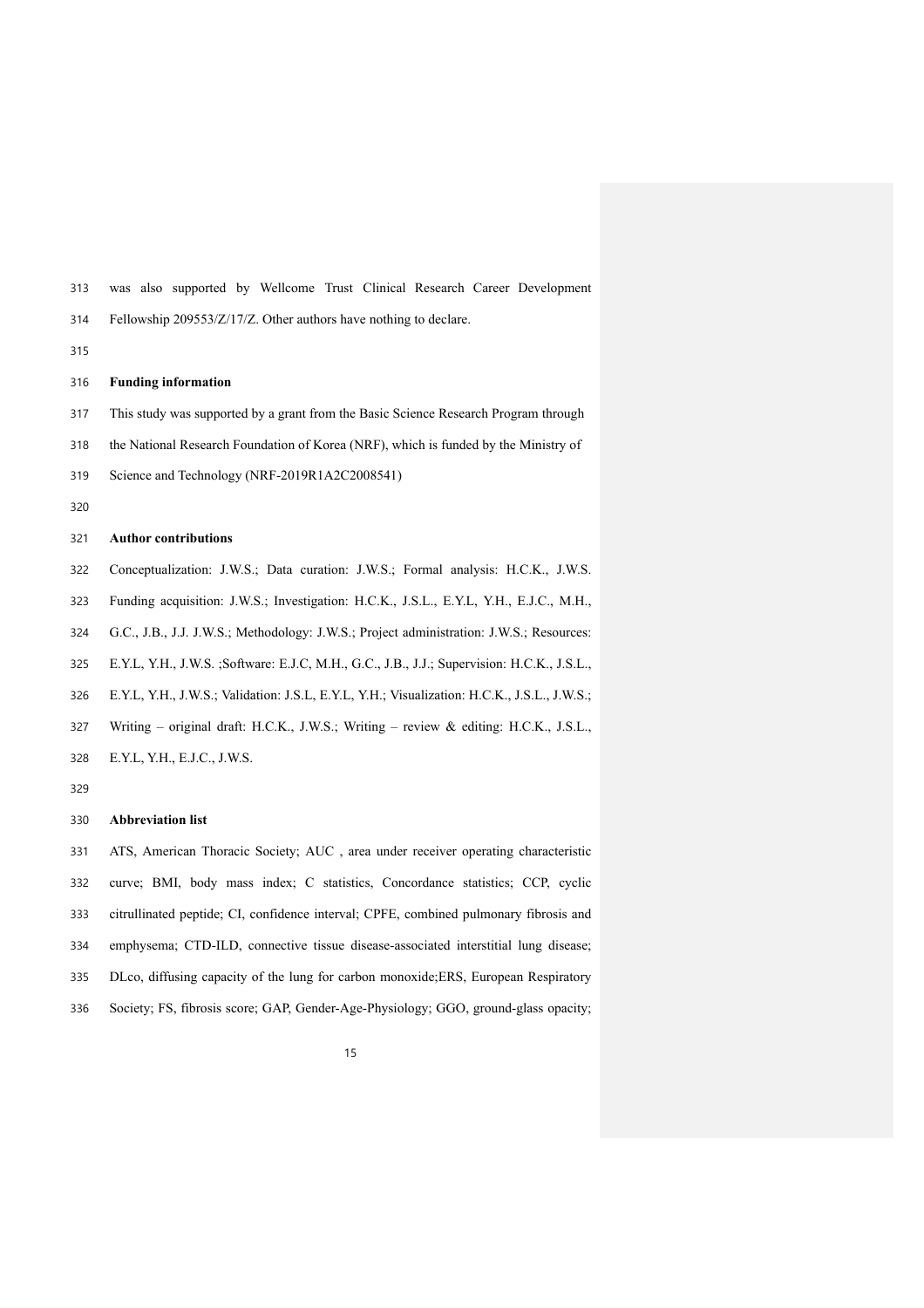| 337 | HR, hazard ratio; HRCT, high-resolution computed tomography; IDI, integrated             |
|-----|------------------------------------------------------------------------------------------|
| 338 | discrimination improvement; ILD, interstitial lung disease; IPF, idiopathic pulmonary    |
| 339 | fibrosis; IQR, interquartile range; NRI, reclassification improvement; NSIP, nonspecific |
| 340 | interstitial pneumonia; RA, rheumatoid arthritis; RA-ILD, Rheumatoid arthritis-          |
| 341 | associated interstitial lung disease; RF, rheumatoid factor; ROC, receiver operating     |
| 342 | characteristic; SSc-ILD, systemic sclerosis-associated interstitial lung disease; TLC,   |
| 343 | total lung capacity; UIP, usual interstitial pneumonia                                   |

### **References**

| 346 | Olson AL, Swigris JJ, Sprunger DB, Fischer A, Fernandez-Perez ER, Solomon J,   |
|-----|--------------------------------------------------------------------------------|
| 347 | Murphy J, Cohen M, Raghu G, Brown KK. Rheumatoid arthritis-interstitial lung   |
| 348 | disease-associated mortality. Am. J. Respir. Crit. Care Med. 2011; 183: 372-8. |
| 349 | O'Dwyer DN, Armstrong ME, Cooke G, Dodd JD, Veale DJ, Donnelly SC.             |

- Rheumatoid Arthritis (RA) associated interstitial lung disease (ILD). *Eur. J. Intern. Med.* 2013; **24**: 597-603.
- 3 Antin-Ozerkis D, Evans J, Rubinowitz A, Homer RJ, Matthay RA. Pulmonary manifestations of rheumatoid arthritis. *Clin. Chest Med.* 2010; **31**: 451-78.
- 4 Park JH, Kim DS, Park IN, Jang SJ, Kitaichi M, Nicholson AG, Colby TV. Prognosis of fibrotic interstitial pneumonia: idiopathic versus collagen vascular disease-related subtypes. *Am. J. Respir. Crit. Care Med.* 2007; **175**: 705-11.
- 5 Tsuchiya Y, Takayanagi N, Sugiura H, Miyahara Y, Tokunaga D, Kawabata Y, Sugita Y. Lung diseases directly associated with rheumatoid arthritis and their relationship to outcome. *Eur. Respir. J.* 2011; **37**: 1411-7.
- 6 Solomon JJ, Chung JH, Cosgrove GP, Demoruelle MK, Fernandez-Perez ER,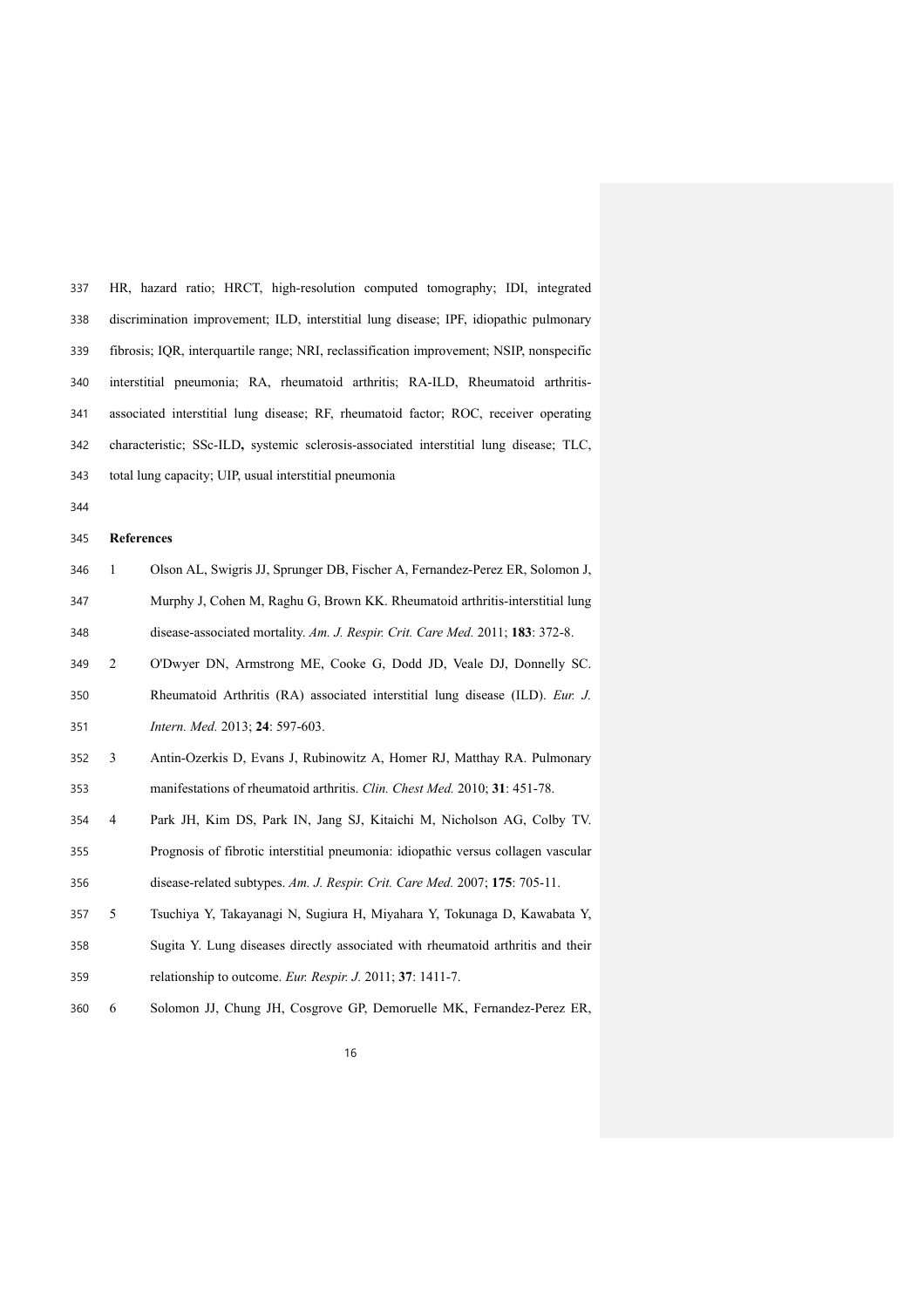| 361 |   | Fischer A, Frankel SK, Hobbs SB, Huie TJ, Ketzer J et al. Predictors of              |
|-----|---|--------------------------------------------------------------------------------------|
| 362 |   | mortality in rheumatoid arthritis-associated interstitial lung disease. Eur. Respir. |
| 363 |   | $J. 2016$ ; 47: 588-96.                                                              |
| 364 | 7 | Kim EJ, Elicker BM, Maldonado F, Webb WR, Ryu JH, Van Uden JH, Lee JS,               |
| 365 |   | King TE, Jr., Collard HR. Usual interstitial pneumonia in rheumatoid arthritis-      |
| 366 |   | associated interstitial lung disease. Eur. Respir. J. 2010; 35: 1322-8.              |
| 367 | 8 | Dixon WG, Hyrich KL, Watson KD, Lunt M, Symmons DP. Influence of anti-               |

- TNF therapy on mortality in patients with rheumatoid arthritis-associated interstitial lung disease: results from the British Society for Rheumatology Biologics Register. *Ann. Rheum. Dis.* 2010; **69**: 1086-91.
- 9 Wolfe F, Caplan L, Michaud K. Rheumatoid arthritis treatment and the risk of severe interstitial lung disease. *Scand. J. Rheumatol.* 2007; **36**: 172-8.
- 10 Kelly CA, Saravanan V, Nisar M, Arthanari S, Woodhead FA, Price-Forbes AN, Dawson J, Sathi N, Ahmad Y, Koduri G *et al.* Rheumatoid arthritis-related interstitial lung disease: associations, prognostic factors and physiological and radiological characteristics--a large multicentre UK study. *Rheumatology (Oxford)*. 2014; **53**: 1676-82.
- 11 Nurmi HM, Kettunen HP, Suoranta SK, Purokivi MK, Karkkainen MS, Selander TA, Kaarteenaho RL. Several high-resolution computed tomography findings associate with survival and clinical features in rheumatoid arthritis-associated interstitial lung disease. *Respir. Med.* 2018; **134**: 24-30.
- 12 Ito Y, Arita M, Kumagai S, Takei R, Noyama M, Tokioka F, Nishimura K, Koyama T, Tachibana H, Ishida T. Radiological fibrosis score is strongly associated with worse survival in rheumatoid arthritis-related interstitial lung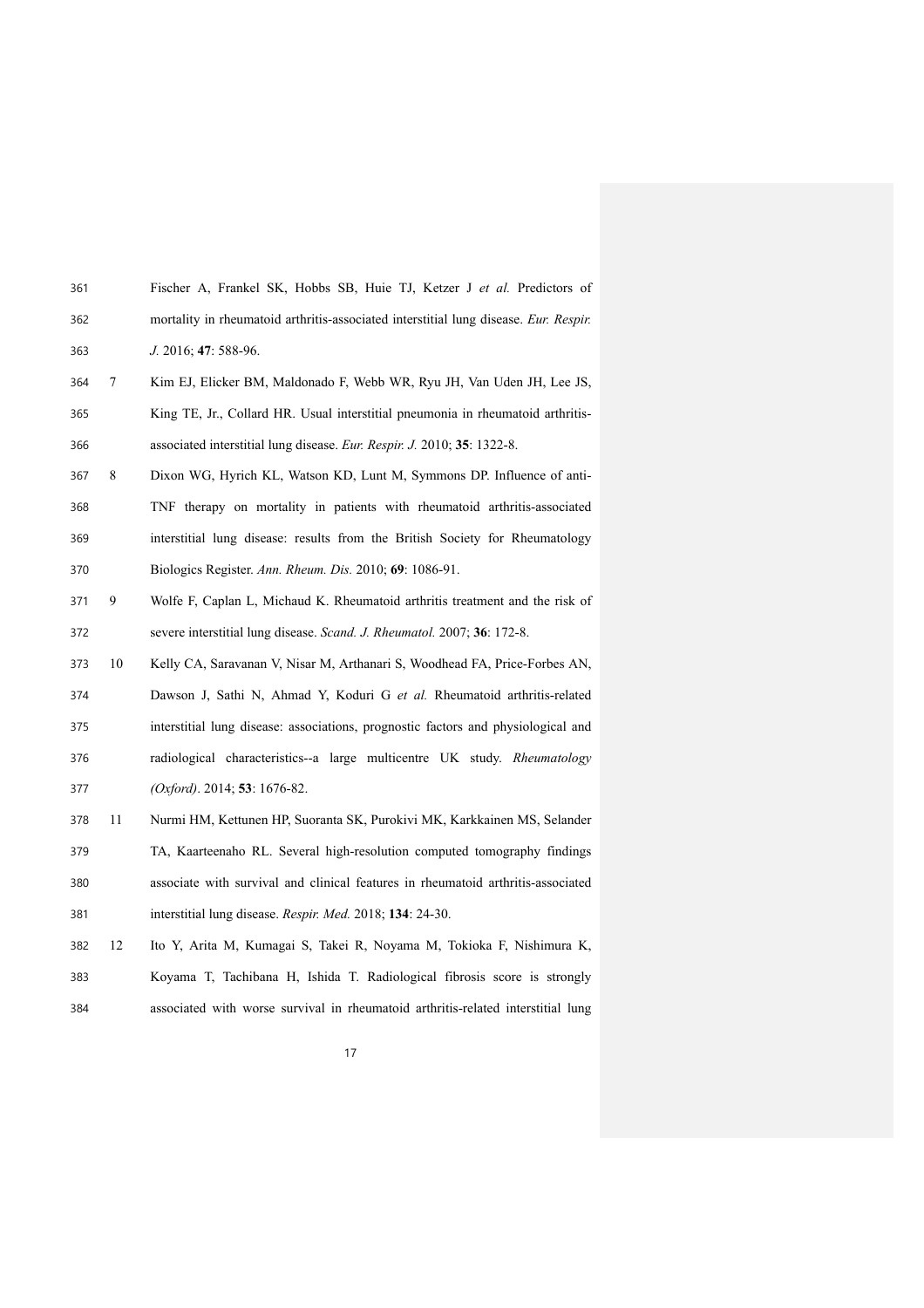| 385 |    | disease. <i>Mod. Rheumatol.</i> 2018 doi 10.1080/14397595.2018.1442170: 1-7.       |
|-----|----|------------------------------------------------------------------------------------|
| 386 | 13 | Jacob J, Song JW, Yoon HY, Cross G, Barnett J, Woo WL, Adams F, Kokosi M,          |
| 387 |    | Devaraj A, Renzoni E et al. Prevalence and effects of emphysema in never-          |
| 388 |    | smokers with rheumatoid arthritis interstitial lung disease. EBioMedicine. 2018;   |
| 389 |    | 28: 303-10.                                                                        |
| 390 | 14 | Ley B, Ryerson CJ, Vittinghoff E, Ryu JH, Tomassetti S, Lee JS, Poletti V,         |
| 391 |    | Buccioli M, Elicker BM, Jones KD et al. A multidimensional index and staging       |
| 392 |    | system for idiopathic pulmonary fibrosis. Ann. Intern. Med. 2012; 156: 684-91.     |
| 393 | 15 | Morisset J, Vittinghoff E, Lee BY, Tonelli R, Hu X, Elicker BM, Ryu JH, Jones      |
| 394 |    | KD, Cerri S, Manfredi A et al. The performance of the GAP model in patients        |
| 395 |    | with rheumatoid arthritis associated interstitial lung disease. Respir. Med. 2017; |
| 396 |    | $127:51-6.$                                                                        |
| 397 | 16 | Nurmi HM, Purokivi MK, Karkkainen MS, Kettunen HP, Selander TA,                    |
| 398 |    | Kaarteenaho RL. Are risk predicting models useful for estimating survival of       |
| 399 |    | patients with rheumatoid arthritis-associated interstitial lung disease? BMC Pulm. |
| 400 |    | Med. 2017; 17: 16.                                                                 |
| 401 | 17 | Gutsche M, Rosen GD, Swigris JJ. Connective tissue disease-associated              |
| 402 |    | interstitial lung disease: A review. Curr Respir Care Rep. 2012; 1: 224-32.        |
| 403 | 18 | Assayag D, Lubin M, Lee JS, King TE, Collard HR, Ryerson CJ. Predictors of         |
| 404 |    | mortality in rheumatoid arthritis-related interstitial lung disease. Respirology.  |
| 405 |    | 2014; 19: 493-500.                                                                 |
| 406 | 19 | Aletaha D, Neogi T, Silman AJ, Funovits J, Felson DT, Bingham CO, 3rd,             |
| 407 |    | Birnbaum NS, Burmester GR, Bykerk VP, Cohen MD et al. 2010 rheumatoid              |
| 408 |    | arthritis classification criteria: an American College of Rheumatology/European    |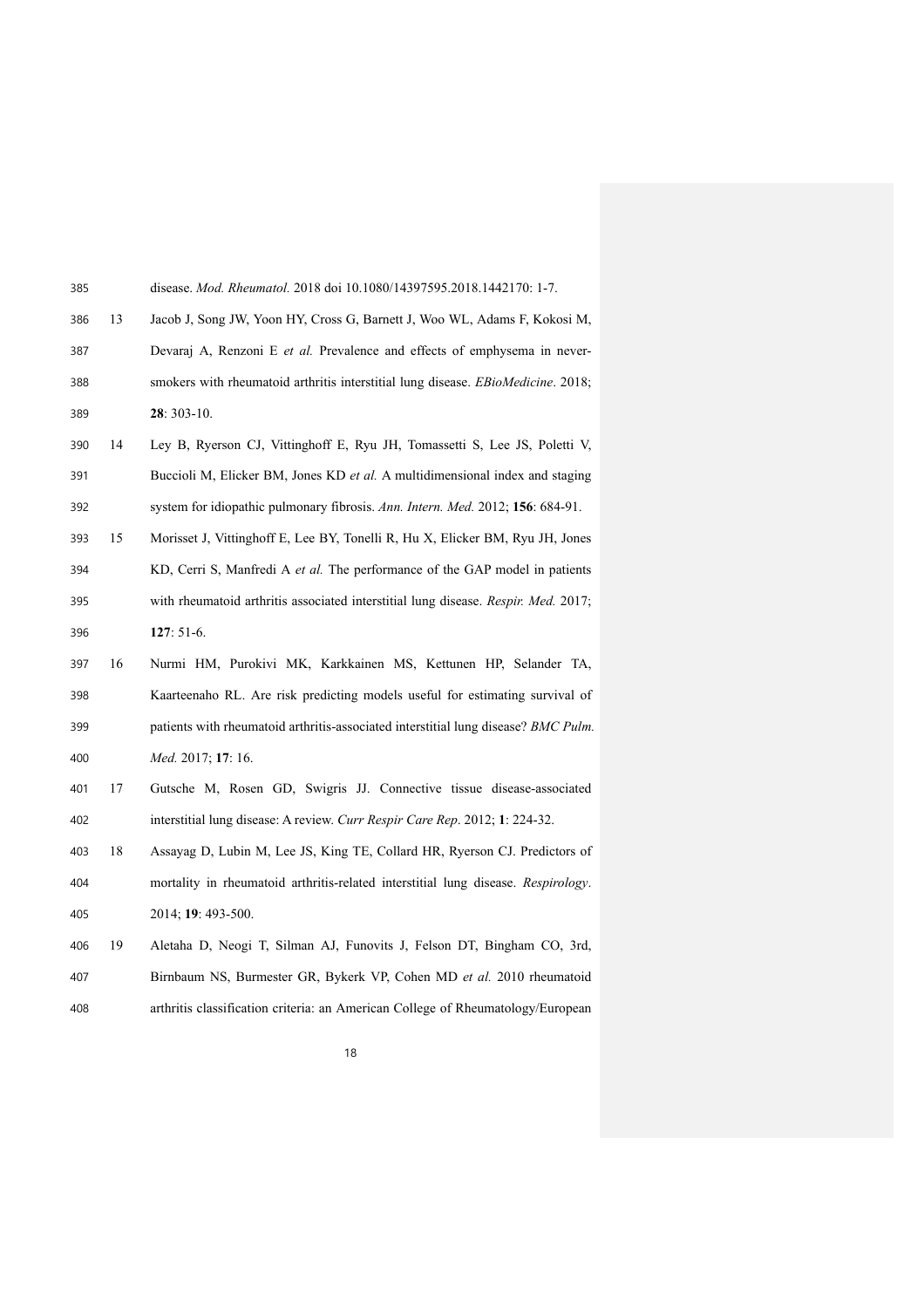| 409 |    | League Against Rheumatism collaborative initiative. Ann. Rheum. Dis. 2010; 69:    |
|-----|----|-----------------------------------------------------------------------------------|
| 410 |    | 1580-8.                                                                           |
| 411 | 20 | Wanger J, Clausen JL, Coates A, Pedersen OF, Brusasco V, Burgos F, Casaburi       |
| 412 |    | R, Crapo R, Enright P, van der Grinten CP et al. Standardisation of the           |
| 413 |    | measurement of lung volumes. Eur. Respir. J. 2005; 26: 511-22.                    |
| 414 | 21 | Macintyre N, Crapo RO, Viegi G, Johnson DC, van der Grinten CP, Brusasco V,       |
| 415 |    | Burgos F, Casaburi R, Coates A, Enright P et al. Standardisation of the single-   |
| 416 |    | breath determination of carbon monoxide uptake in the lung. Eur. Respir. J. 2005; |
| 417 |    | $26:720-35.$                                                                      |
| 418 | 22 | Assayag D, Elicker BM, Urbania TH, Colby TV, Kang BH, Ryu JH, King TE,            |
| 419 |    | Collard HR, Kim DS, Lee JS. Rheumatoid arthritis-associated interstitial lung     |
| 420 |    | disease: radiologic identification of usual interstitial pneumonia pattern.       |
| 421 |    | Radiology. 2014; 270: 583-8.                                                      |
| 422 | 23 | Kang L, Chen W, Petrick NA, Gallas BD. Comparing two correlated C indices         |
| 423 |    | with right-censored survival outcome: a one-shot nonparametric approach. Stat.    |
| 424 |    | Med. 2015; 34: 685-703.                                                           |
| 425 | 24 | Pencina MJ, D'Agostino RB, Sr., D'Agostino RB, Jr., Vasan RS. Evaluating the      |
| 426 |    | added predictive ability of a new marker: from area under the ROC curve to        |
| 427 |    | reclassification and beyond. Stat. Med. 2008; 27: 157-72; discussion 207-12.      |
| 428 | 25 | Goh NS, Desai SR, Veeraraghavan S, Hansell DM, Copley SJ, Maher TM, Corte         |
| 429 |    | TJ, Sander CR, Ratoff J, Devaraj A et al. Interstitial lung disease in systemic   |
| 430 |    | sclerosis: a simple staging system. Am. J. Respir. Crit. Care Med. 2008; 177:     |
| 431 |    | 1248-54.                                                                          |
| 432 | 26 | Cottin V, Cordier JF. Combined pulmonary fibrosis and emphysema in                |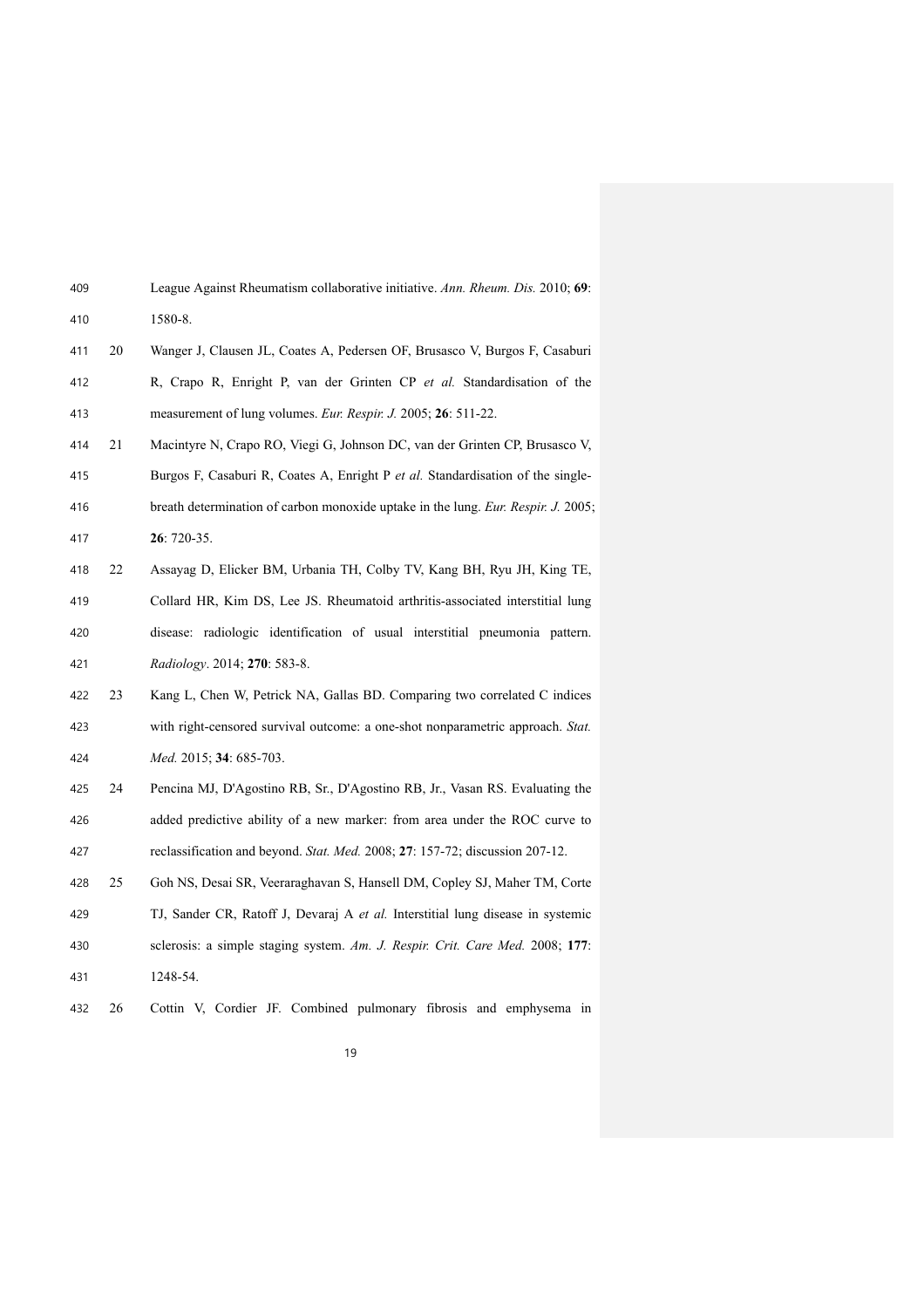| 433 |    | connective tissue disease. Curr. Opin. Pulm. Med. 2012; 18: 418-27.              |  |
|-----|----|----------------------------------------------------------------------------------|--|
| 434 | 27 | Cottin V, Nunes H, Mouthon L, Gamondes D, Lazor R, Hachulla E, Revel D,          |  |
| 435 |    | Valeyre D, Cordier JF. Combined pulmonary fibrosis and emphysema syndrome        |  |
| 436 |    | in connective tissue disease. Arthritis Rheum. 2011; 63: 295-304.                |  |
| 437 | 28 | Antoniou KM, Walsh SL, Hansell DM, Rubens MR, Marten K, Tennant R,               |  |
| 438 |    | Hansel T, Desai SR, Siafakas NM, du Bois RM et al. Smoking-related               |  |
| 439 |    | emphysema is associated with idiopathic pulmonary fibrosis and rheumatoid        |  |
| 440 |    | lung. Respirology. 2013; 18: 1191-6.                                             |  |
| 441 | 29 | Zhang C, Yan MY, Lu P, Chen P, Yang M, Ye XW, Xu M, Yang ZH, Zhang XY.           |  |
| 442 |    | Hypomethylation of perforin regulatory elements in CD4+ T cells from rat         |  |
| 443 |    | spleens contributes to the development of autoimmune emphysema. Respirology.     |  |
| 444 |    | 2014; 19: 376-81.                                                                |  |
| 445 | 30 | Yang DH, Tu CC, Wang SC, Wei CC, Cheng YW. Circulating anti-cyclic               |  |
| 446 |    | citrullinated peptide antibody in patients with rheumatoid arthritis and chronic |  |
| 447 |    | obstructive pulmonary disease. Rheumatol. Int. 2014; 34: 971-7.                  |  |
| 448 | 31 | Ryerson CJ, Hartman T, Elicker BM, Ley B, Lee JS, Abbritti M, Jones KD, King     |  |
| 449 |    | TE, Jr., Ryu J, Collard HR. Clinical features and outcomes in combined           |  |
| 450 |    | pulmonary fibrosis and emphysema in idiopathic pulmonary fibrosis. Chest.        |  |
| 451 |    | 2013; 144: 234-40.                                                               |  |
| 452 | 32 | Jacob J, Bartholmai BJ, Rajagopalan S, Kokosi M, Maher TM, Nair A,               |  |
| 453 |    | Karwoski R, Renzoni E, Walsh SLF, Hansell DM et al. Functional and               |  |
| 454 |    | prognostic effects when emphysema complicates idiopathic pulmonary fibrosis.     |  |
| 455 |    | Eur. Respir. J. 2017; 50: 1700379                                                |  |
| 456 | 33 | Kim ES, Choi SM, Lee J, Park YS, Lee CH, Yim JJ, Yoo CG, Kim YW, Han SK,         |  |

**Deleted:** .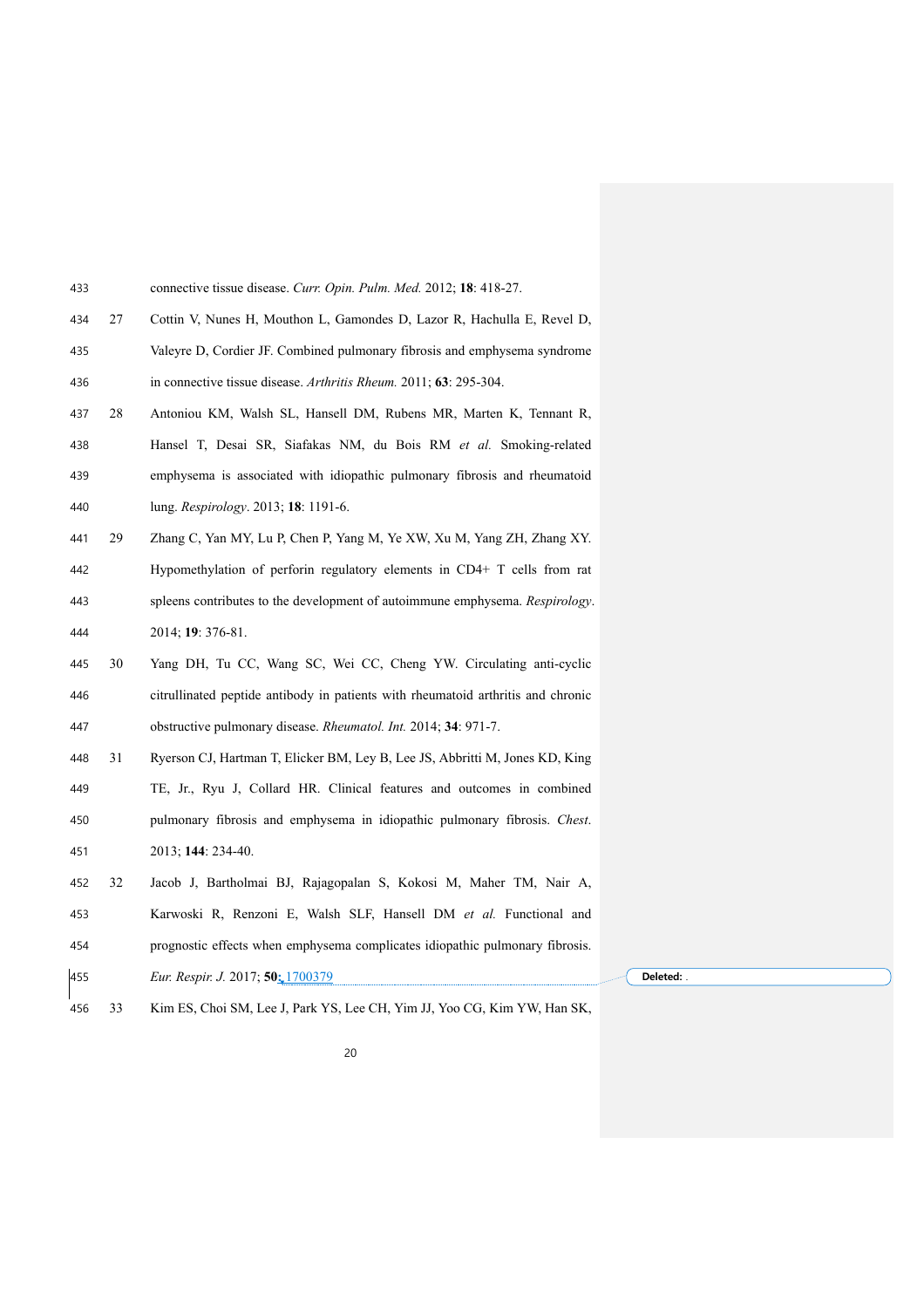| 458 |    | Lee SM. Validation of the GAP score in Korean patients with idiopathic              |            |
|-----|----|-------------------------------------------------------------------------------------|------------|
| 459 |    | pulmonary fibrosis. Chest. 2015; 147: 430-7.                                        |            |
| 460 | 34 | Su R, Bennett M, Jacobs S, Hunter T, Bailey C, Krishnan E, Rosen G, Chung L.        |            |
| 461 |    | An analysis of connective tissue disease-associated interstitial lung disease at a  |            |
| 462 |    | US Tertiary Care Center: better survival in patients with systemic sclerosis. J.    |            |
| 463 |    | <i>Rheumatol.</i> 2011; 38: 693-701.                                                |            |
| 464 | 35 | Jacob J, Hirani N, van Moorsel CHM, Rajagopalan S, Murchison JT, van Es HW,         |            |
| 465 |    | Bartholmai BJ, van Beek FT, Struik MHL, Stewart GA et al. Predicting                |            |
| 466 |    | outcomes in rheumatoid arthritis related interstitial lung disease. Eur. Respir. J. |            |
| 467 |    | 2019; 53 (1): 1800869                                                               | Deleted: . |
| 468 |    |                                                                                     |            |
| 469 |    |                                                                                     |            |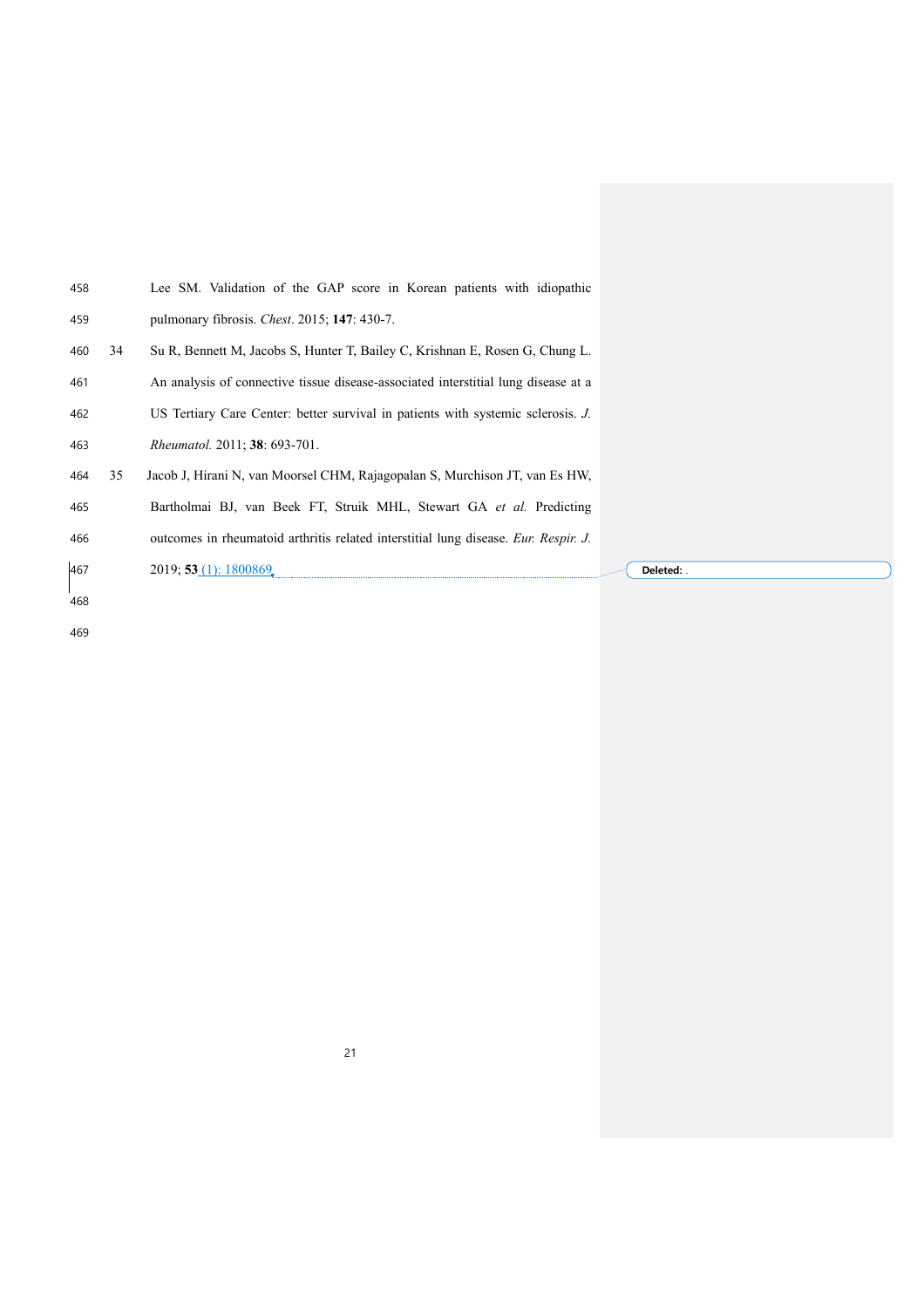### 471 **Table 1.** Comparison of baseline characteristics between non-survivor and survivor

472 patients with rheumatoid arthritis-associated interstitial lung disease

|                                   | Total           | Non-survivors   | Survivors       | $P$ value |
|-----------------------------------|-----------------|-----------------|-----------------|-----------|
| Patients, number                  | 153             | 45              | 108             |           |
| Age, years                        | $61.0 \pm 10.2$ | $65.2 \pm 9.0$  | $59.3 \pm 10.2$ | 0.001     |
| Female sex                        | 88 (57.5)       | 22(48.9)        | 66(61.1)        | 0.163     |
| Ever-smokers                      | 66 (43.1)       | 23(51.1)        | 43 (39.8)       | 0.199     |
| BMI, $\text{kg/m}^2$              | $23.5 \pm 3.0$  | $23.2 \pm 3.3$  | $23.6 \pm 2.8$  | 0.464     |
| *RA duration, months              | $60(17-126)$    | $60(21-108)$    | 59 (15-141)     | 0.695     |
| RF positivity ( $n = 148$ )       | 116(78.4)       | 37(86.0)        | 79 (75.2)       | 0.147     |
| Anti-CCP positivity ( $n = 137$ ) | 106(77.4)       | 34 (82.9)       | 72(75.0)        | 0.310     |
| C-reactive protein                | $2.5 \pm 4.4$   | $3.1 \pm 4.5$   | $2.3 \pm 4.4$   | 0.309     |
| Pulmonary function test           |                 |                 |                 |           |
| FVC, % predicted                  | $75.6 \pm 18.6$ | $68.8 \pm 20.1$ | $78.4 \pm 17.3$ | 0.003     |
| DLco, % predicted ( $n = 146$ )   | $61.1 \pm 19.5$ | $53.5 \pm 20.4$ | $64.3 \pm 18.2$ | 0.002     |
| TLC, % predicted $(n = 141)$      | $77.0 \pm 16.4$ | $71.7 \pm 17.0$ | $79.3 \pm 15.6$ | 0.010     |
| GAP stage $(n = 146)$             |                 |                 |                 | 0.051     |
| $\mathbf{1}$                      | 110(75.3)       | 27(62.8)        | 83 (80.6)       |           |
| 2                                 | 33(22.6)        | 14(32.6)        | 19 (18.4)       |           |
| 3                                 | 3(2.1)          | 2(4.7)          | 1(1.0)          |           |

473 Data are presented as mean ± standard deviation, median (interquartile range), or

474 number (%), unless otherwise indicated.

475 \* Duration was only evaluated in patients who were diagnosed with RA first.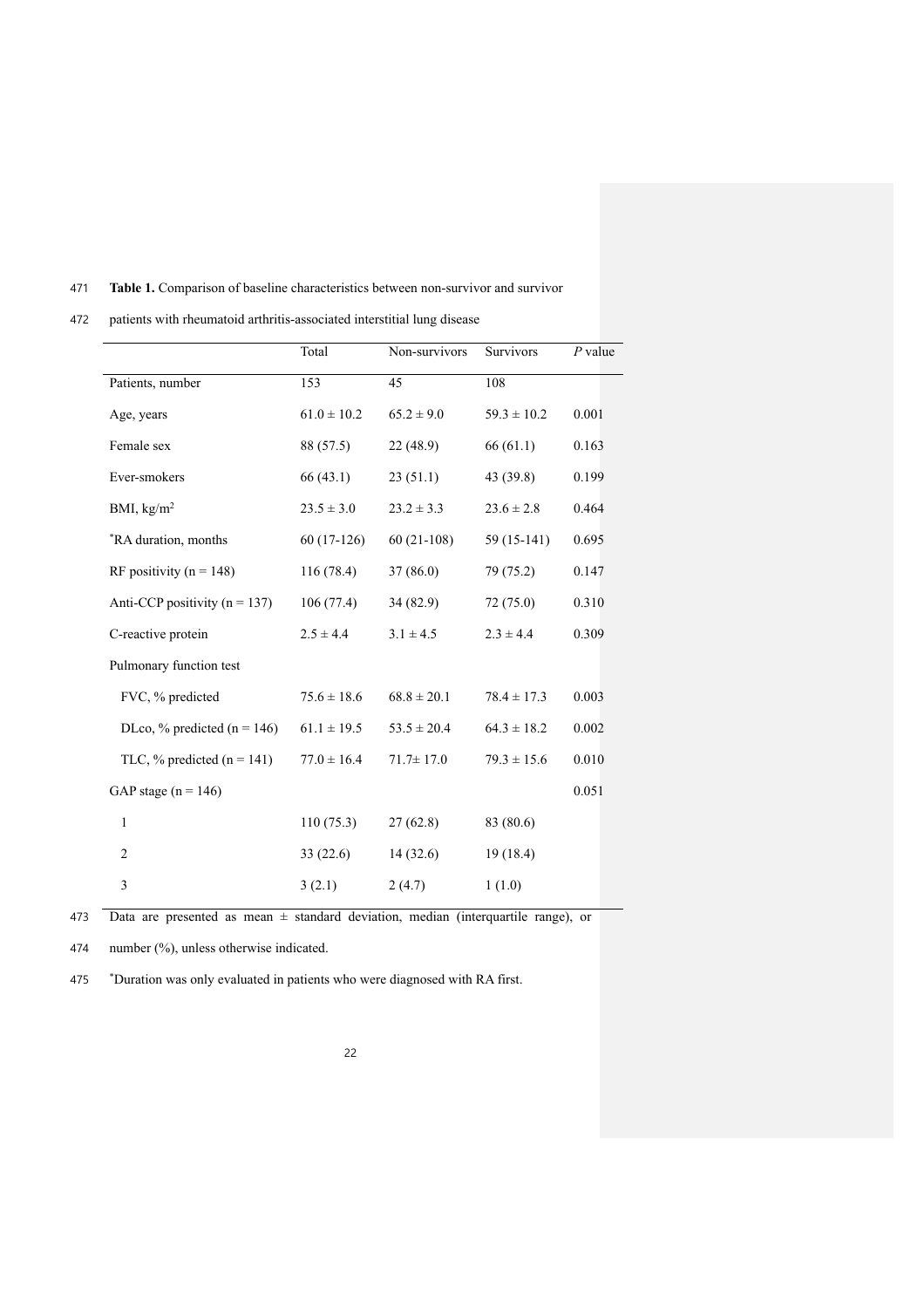- BMI: body mass index; RA: rheumatoid arthritis; RF: rheumatoid factor; CCP: cyclic
- citrullinated peptide; FVC: forced vital capacity; DLco: diffusing capacity of the lung
- for carbon monoxide; TLC: total lung capacity; GAP: gender–age–physiology
-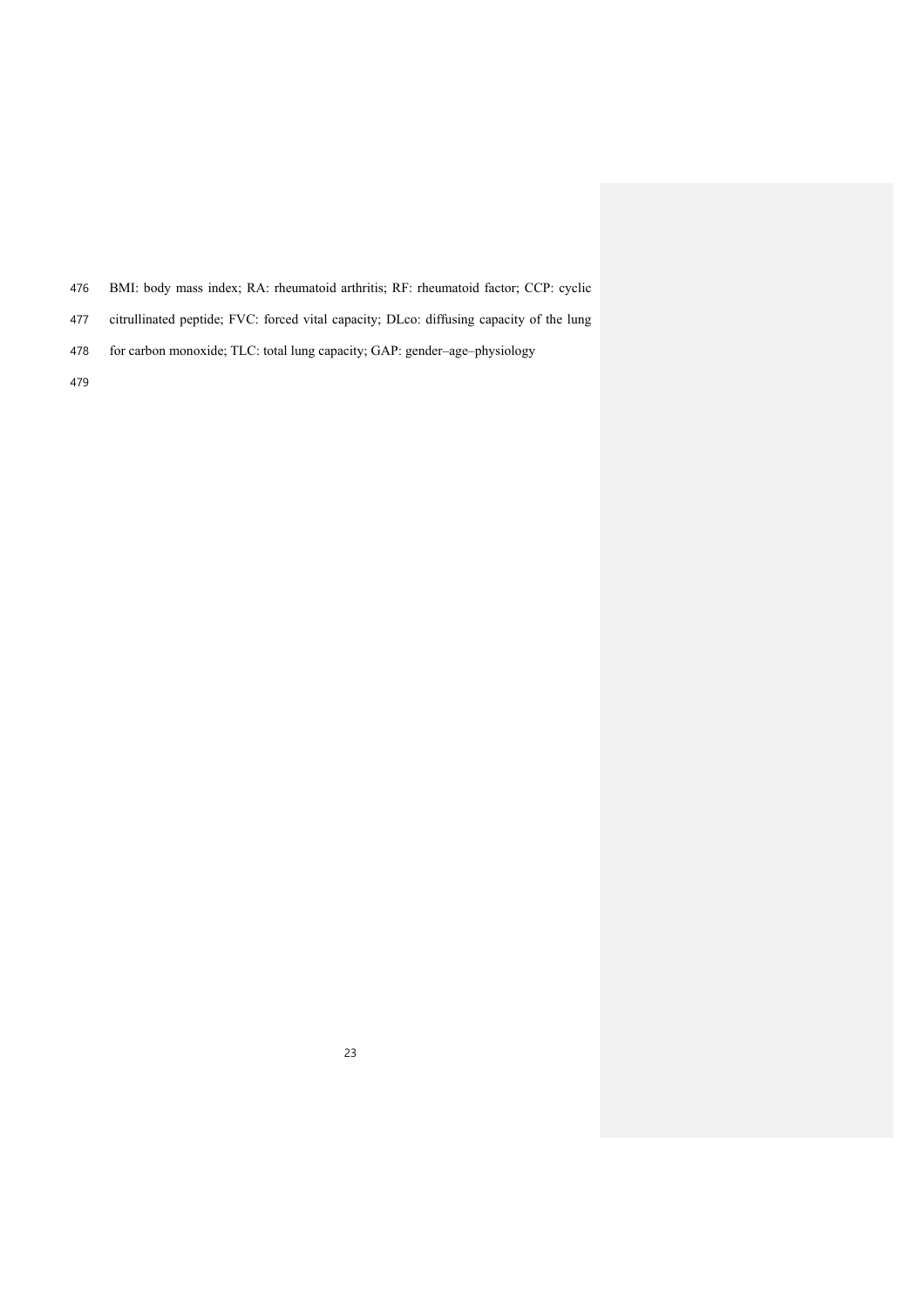480 **Table 2.** Comparison of high-resolution computed tomography findings between non-

481 survivor and survivor patients with rheumatoid arthritis-associated interstitial lung

482 disease

| Characteristic                 | Total           | Non-survivors   | <b>Survivors</b> | $P$ value |
|--------------------------------|-----------------|-----------------|------------------|-----------|
| Patients, number               | 153             | 45              | 108              |           |
| Reticulation, %                | $19.3 \pm 12.0$ | $26.4 \pm 13.5$ | $16.4 \pm 10.0$  | < 0.001   |
| Honeycombing, %                | $2.7 \pm 4.6$   | $5.4 \pm 6.3$   | $1.6 \pm 3.2$    | < 0.001   |
| GGO, $%$                       | $2.5 \pm 4.1$   | $3.0 \pm 5.2$   | $2.3 \pm 3.5$    | 0.331     |
| Consolidation, %               | $0.4 \pm 1.0$   | $0.6 \pm 1.2$   | $0.3 \pm 0.9$    | 0.127     |
| Traction bronchiectasis, point | $7.5 \pm 3.8$   | $9.3 \pm 3.9$   | $6.7 \pm 3.5$    | < 0.001   |
| *Fibrosis score, %             | $22.1 \pm 14.3$ | $31.8 \pm 15.7$ | $18.0 \pm 11.6$  | < 0.001   |
| UIP pattern                    | 59 (38.6)       | 27(60.0)        | 32(29.6)         | < 0.001   |
| Emphysema                      | 74 (48.4)       | 32(71.1)        | 42 (38.9)        | < 0.001   |

483 Data are presented as mean  $\pm$  standard deviation or number (%), unless otherwise

484 indicated.

\* 485 Fibrosis score was defined as the sum of reticulation and honeycombing score.

486 GGO: ground-glass opacity; UIP: usual interstitial pneumonia

487

488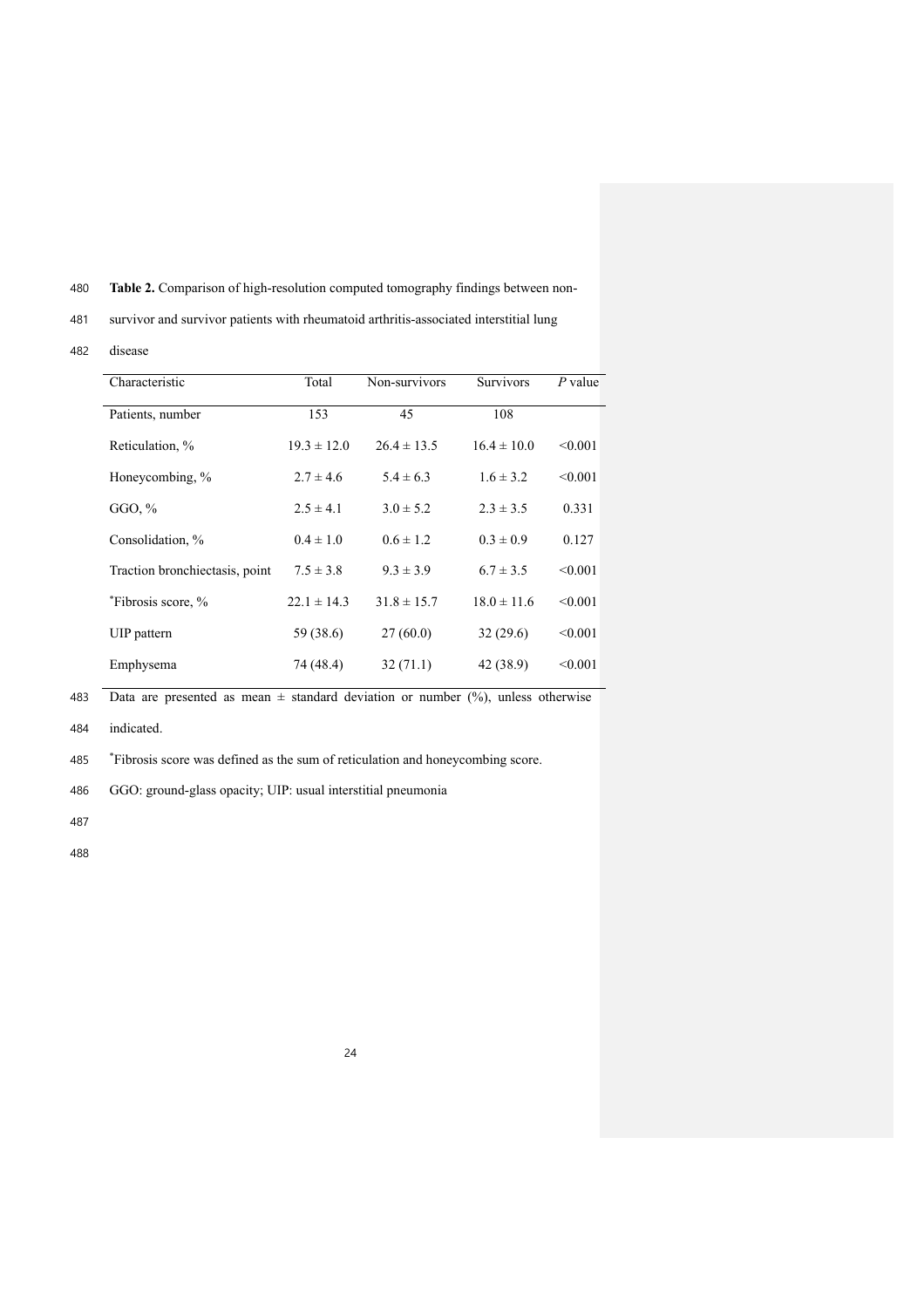## 489 **Table 3.** Risk factors for mortality in patients with rheumatoid arthritis-associated

490 interstitial lung disease assessed using a multivariate Cox proportional hazards model

| Variable                   | <b>HR</b> | 95% CI          | $P$ value | Cox coefficient |  |
|----------------------------|-----------|-----------------|-----------|-----------------|--|
|                            |           |                 |           | value           |  |
| $Age \geq 60$ years        | 2.063     | 1.009-4.218     | 0.047     | 0.724           |  |
| Fibrosis score $\geq 20\%$ | 4.585     | $2.309 - 9.104$ | < 0.001   | 1.523           |  |
| UIP pattern                | 1.899     | $1.002 - 3.599$ | 0.049     | 0.641           |  |
| Emphysema                  | 2.596     | 1.342–5.022     | 0.005     | 0.954           |  |

491 HR: hazard ratio; CI: confidence interval; UIP: usual interstitial pneumonia

492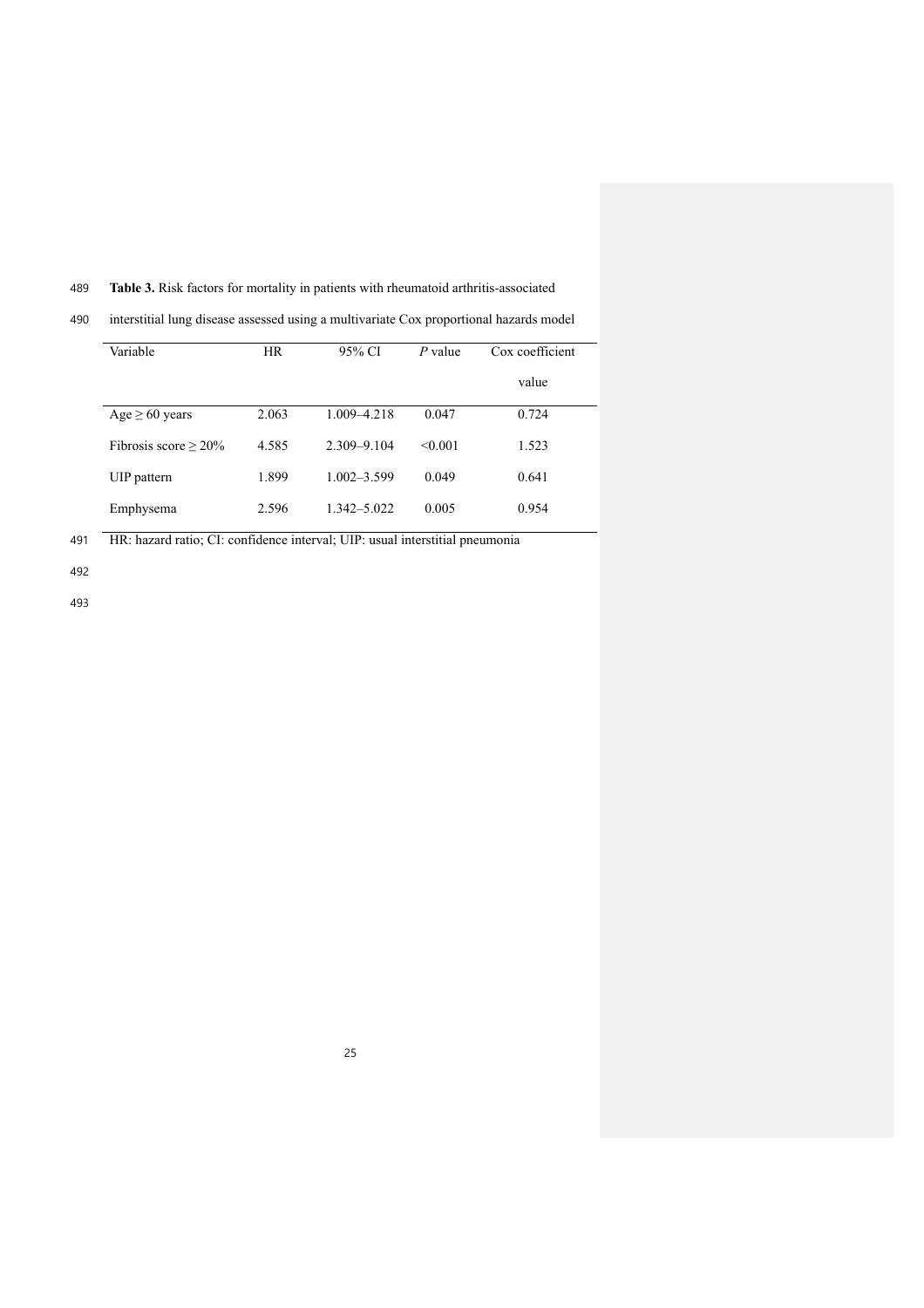| Model                           | $C$ -index | 95% CI          | $P$ value                 | <b>NRI</b> | 95% CI           | $P$ value         | IDI   | 95% CI           | $P$ value         |
|---------------------------------|------------|-----------------|---------------------------|------------|------------------|-------------------|-------|------------------|-------------------|
| $(1)$ FS $\geq$ 20 %            | 0.688      | $0.614 - 0.762$ | Ref.                      |            |                  |                   |       |                  |                   |
| $(2)$ FS $\geq$ 20 % + UIP      | 0.747      | $0.665 - 0.829$ | $\leq 0.001$ <sup>*</sup> | 0.300      | $0.092 - 0.480$  | $0.020*$          | 0.077 | $0.009 - 0.200$  | $0.013*$          |
| $(3)$ FS $\geq$ 20 % + UIP +    | 0.769      | $0.685 - 0.853$ | $0.276***$                | 0.331      | $0.017 - 0.507$  | $0.047**$         | 0.054 | $-0.001 - 0.135$ | $0.066***$        |
| Emphysema                       |            |                 |                           |            |                  |                   |       |                  |                   |
| $(4)$ FS $\geq$ 20 % + UIP +    | 0.780      | $0.694 - 0.866$ | $0.344^{\dagger}$         | 0.331      | $-0.194 - 0.478$ | $0.146^{\dagger}$ | 0.023 | $-0.006 - 0.090$ | $0.179^{\dagger}$ |
| Emphysema + Age $\geq 60$ years |            |                 |                           |            |                  |                   |       |                  |                   |
| $FS > 20 \% + UIP +$            | 0.780      | $0.694 - 0.866$ | Ref.                      |            |                  |                   |       |                  |                   |
| Emphysema +Age $\geq 60$ years  |            |                 |                           |            |                  |                   |       |                  |                   |
| GAP stage                       | 0.623      | $0.531 - 0.708$ | < 0.001                   |            |                  |                   |       |                  |                   |

**Table 4.** Comparison of performance of the risk prediction models for mortality in patients with rheumatoid arthritis-associated interstitial lung disease

CI: confidence interval; NRI: net reclassification improvement; IDI: integrated discrimination improvement; FS: fibrosis score; UIP: usual interstitial pneumonia; GAP: gender–age–physiology; Ref: Reference

\* *P* value between group (1) and group (2), \*\**P* value between group (2) and group (3), and † *P* value between group (3) and group (4)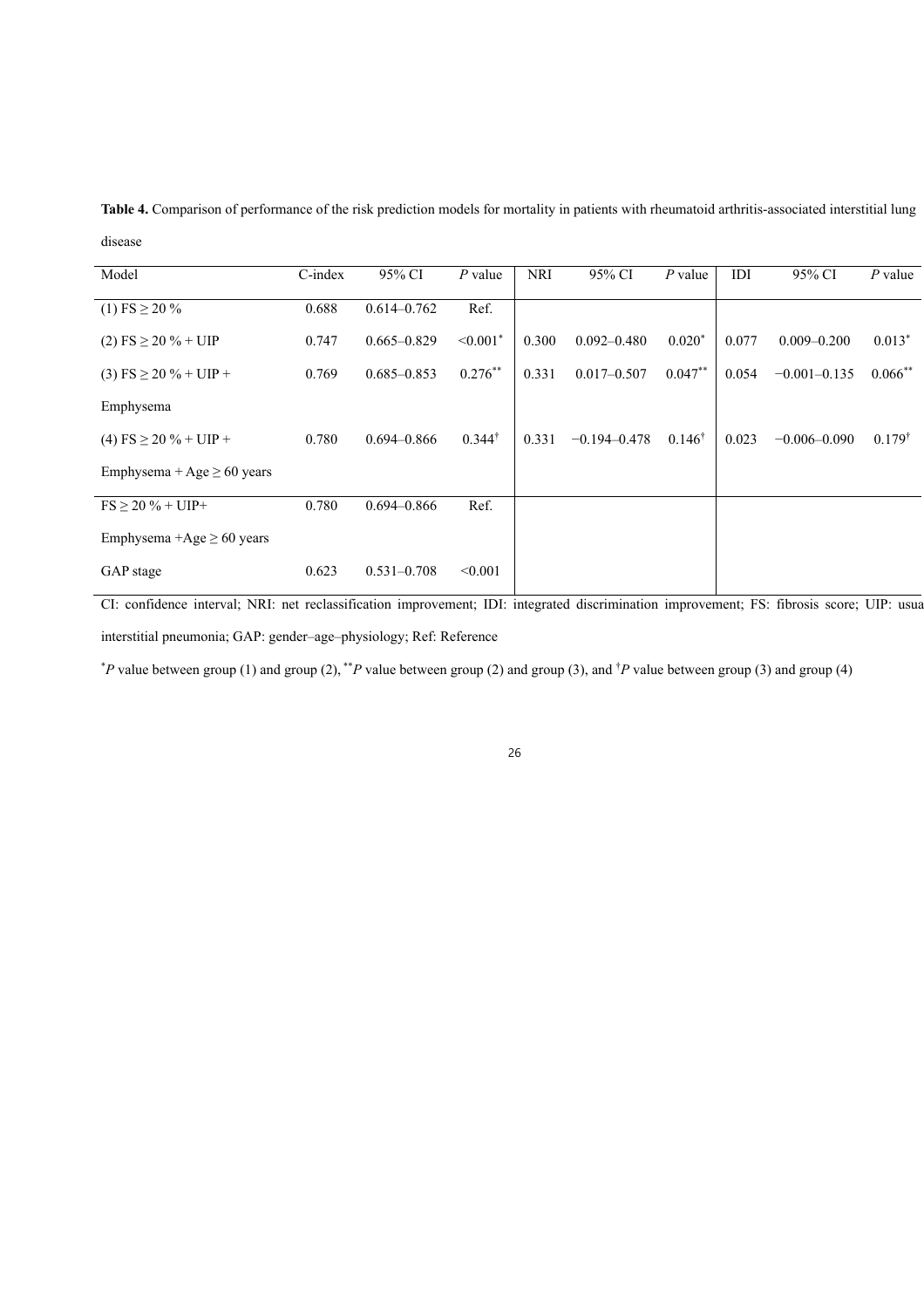| Variable                   | Classification | Points           |  |
|----------------------------|----------------|------------------|--|
| $Age \geq 60 years$        | Yes            | $\,1$            |  |
|                            | No             | $\boldsymbol{0}$ |  |
| Fibrosis score $\geq 20\%$ | Yes            | $\overline{2}$   |  |
|                            | No             | $\boldsymbol{0}$ |  |
| UIP pattern                | Yes            | $\mathbf{1}$     |  |
|                            | $\rm No$       | $\boldsymbol{0}$ |  |
| Emphysema                  | Yes            | 1                |  |
|                            | $\rm No$       | $\boldsymbol{0}$ |  |
|                            | Staging system |                  |  |
| Stage                      | $\bf I$        | $\boldsymbol{0}$ |  |
|                            | $\rm II$       | $1 - 3$          |  |
|                            | Ш              | $4 - 5$          |  |

**Table 5.** Points assigned for each variable and the staging system

UIP: usual interstitial pneumonia